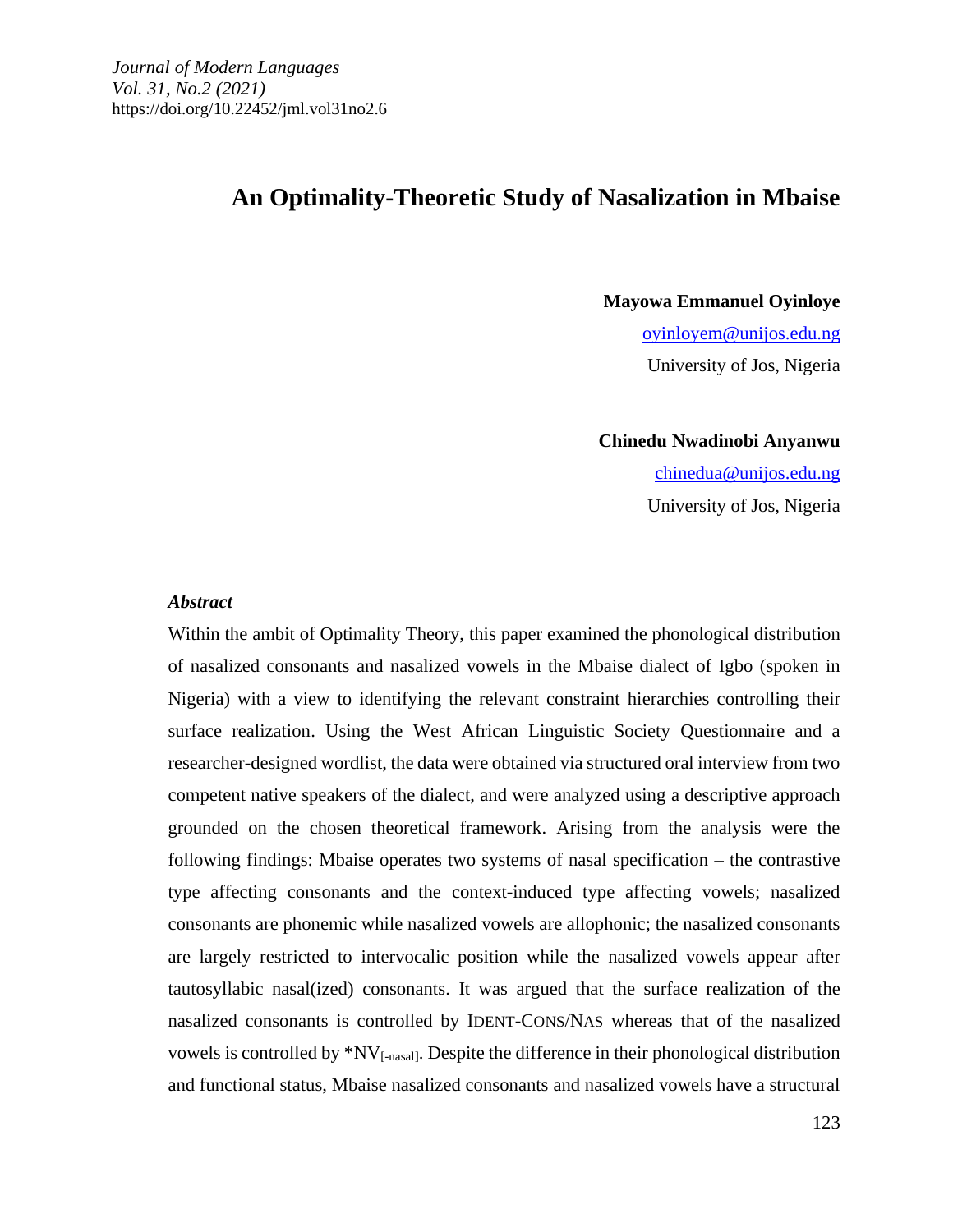relationship within the syllable in which they occur. Therefore, it was concluded that their well-formedness is governed by a single hierarchy: IDENT-CONS/NAS,  $*NV<sub>[-nasall</sub>$ \*FRIC/NAS, \*LIQ/NAS >> \*CONS/NAS, \*V/NAS >> IDENT-IO(nasal).

Keywords: nasalized consonants, nasalized vowels, phonological distribution, functional status, Mbaise, Optimality Theory

## **1. Introduction**

In strictly phonetic term, nasalization is a case of co-articulation in that it involves producing a vowel or continuant consonant in such a way that air simultaneously flows through the nasal and oral cavities. From a phonological perspective, Maduagwu and Dare (2016) defines nasalization as "a phonological process where a non-nasal segment acquires the nasality of an adjacent nasal segment" (p. 3). Making an illustration, they aver that an oral vowel may be nasalized if it occurs before or after a nasal consonant. Nasality is a universal property of language that is peculiar to consonants but often copied by vowels and underlying oral consonants in some phonological context. Although it may be argued that vowel nasalization is more common in natural languages, there are several cases of consonant nasalization that have been reported in a number of languages in the existing literature, e.g., Yoruba (Akinlabi, 2000), Warao (McCarthy, 2008), Urhobo (Aziza, 2010), Malay (Czaykowska-Higgins, Dobrovolsky, & Katamba, 2011), and the Ife dialect of Yoruba spoken in Bante region of Benin Republic (Maduagwu & Dare, 2016). It is germane to state, however, that sonorants, especially glides, are more prone to nasalization than other types of consonants.

Nasalization, the focus of the present study, can be accounted for using various phonological approaches, such as the classical Generative Theory advanced by Chomsky and Halle (1968) and Autosegmental Phonology propounded by Goldsmith (1976), depending on the perspective from which the phenomenon is conceived. Interestingly, nasalization can be analyzed not only within a rule-based generative model like the two just highlighted, but also within an encompassing constraint-based framework such as Optimality Theory, a grammatical model developed by Prince and Smolensky (1993). Optimality Theory has a major advantage over its predecessors: it unites description of idiosyncratic features of individual languages with the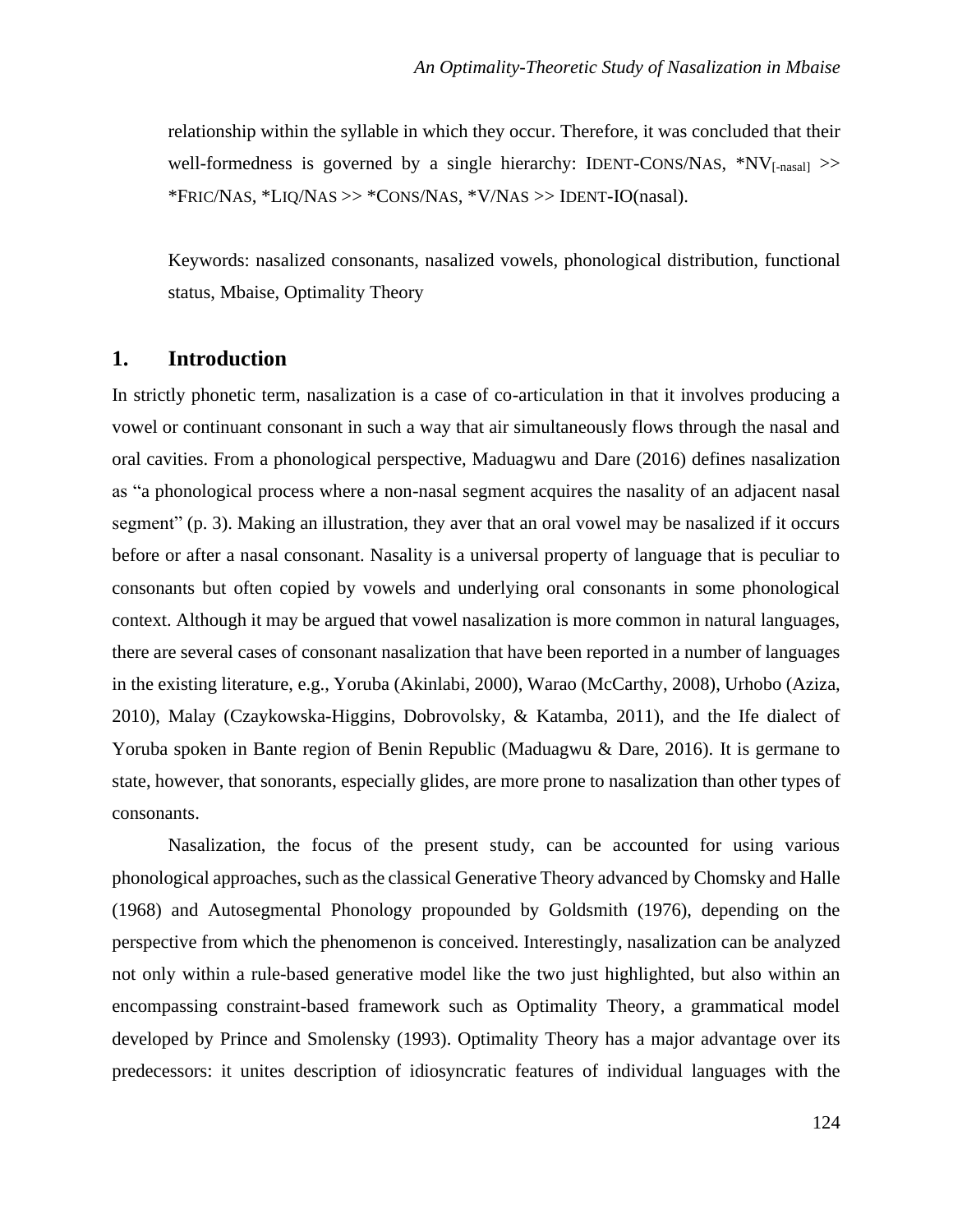universal properties of languages in general. Instead of focusing on language-specific rules which, on several occasions, need to apply iteratively to capture serial derivations, attention is paid to how the grammar of a language recognizes the actual, observable output forms via certain inherent principles called 'constraints' that are universally defined. It is assumed that describing or analyzing a phonological phenomenon in the context of a constraint-based theory provides more grounds for achieving a more convincing explanatory adequacy.

In light of the above, this paper pre-occupies itself with a descriptive study of nasalization in Mbaise, a dialect of Igbo spoken in Imo state, Nigeria, using Optimality Theory as its tool of analysis. Various studies, notably Emenanjo (2015), have established the fact that Mbaise attests five phonemic nasal consonants:  $[m, \eta, n, n, \eta^w]$ , and a few nasalized consonants such as  $[\tilde{f}]$ ,  $[\tilde{h}]$ and [s]. The dialect does not attest nasal vowels; however, all oral vowels in the dialect become nasalized after either a nasal or nasalized consonant as shown in (1).

- (1) Nasalized vowels in Mbaise
	- a. ár͂á [ár͂a͂͂́] 'breast'
	- b. íz̃u [íz̄ū̃] 'to steal'
	- c.  $i\tilde{z}i$  [ $i\tilde{z}i$ ] 'to clear the nostrils'
	- d. ányi [áɲi͂] 'our'
	- e. erìnà [erìnã ̃̀] 'Don't eat!'

The examples in (1) demonstrate that nasalized vowels in Mbaise are not phonemic but contextually derived.

Therefore, this paper examines the phonological distribution and functional status of nasalized consonants and nasalized vowels in Mbaise with a view to determining the constraint hierarchies which govern their surface realization. In addition, the paper attempts a model proposal hinged on Optimality Theory of how the two systems of nasality operate in the dialect. The subsequent sections of the work address the following: brief background information about Mbaise; a discussion of nasalization; a review of the chosen framework; data presentation and analysis; and conclusion.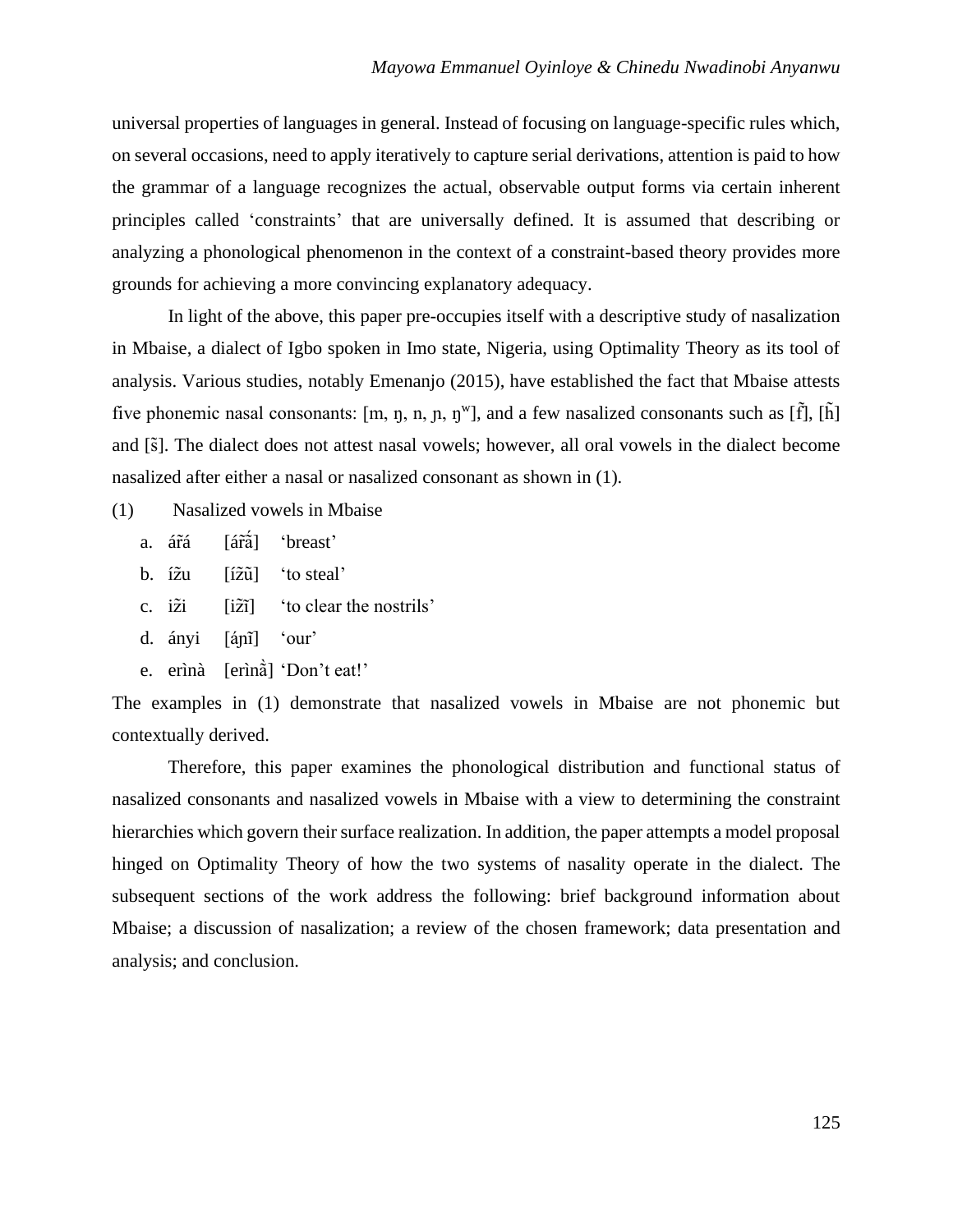## **2. Literature Review**

### **2.1 Mbaise**

Mbaise, as a name of a geographical area, is located precisely in Imo State, South-Eastern Nigeria. It is made up of three Local Government Areas (LGAs) ‒ Aboh Mbaise, Ahiazu Mbaise and Ezinihitte Mbaise, with an area covering about  $404 \text{ Km}^2$  bounded on the North by Mbaano and Mbaitolu/Ikeduru LGAs, on the East by Isiala Ngwa and Ngor Okpuala LGAs, on the South by Obowo and Umuahia LGAs, and on the West by Owerri North, and has a population of about a million people based on the 2006 National Population Census (Enwere, 2018).

As a linguistic term, however, Mbaise (or Mbaise-Igbo) is one of the several dialects of the Igbo language. Igbo is one of the three major Nigerian languages spoken by tens of millions of people in the South-Eastern geo-political zone of Nigeria. In a relatively recent classification of the Benue-Congo languages, Blench and Mallam (2004) classified Igbo under the Western Benue-Congo sub-phylum. Igbo is a language of many dialects. According to Emenanjo (2015), beyond the anthropologically-based classifications of the Igbo people and their dialects into five, namely Southern Igbo, Northern Igbo, North-Eastern Igbo, Eastern Igbo and Western Igbo, recent phonologically-based classifications have thrown up eight dialect clusters by Nwaozuzu (2008), six by Ikekeonwu (2001), and nine by Manfredi (1991).

There are twenty-nine (29) consonants and eight (8) vowels in the Mbaise dialect of Igbo. These sounds include: p, b, f, v, t, d, s, z, r, l, f, z, ff, dz, j, k, g, kp, gb, k<sup>w</sup>, g<sup>w</sup>, m, n, ŋ, ŋ<sup>w</sup>, n, ɣ, w, h, i, I, e, a, u, v, o, o. Mbaise does not have underlying nasal vowels in its phoneme inventory; oral vowels can only be nasalized in the environment of nasal sounds. However, the dialect attests a number of nasalized consonants, that is, consonants that are expected to be oral by default but whose nasality is phonemic in the dialect. Examples of these consonants are  $[\tilde{f}]$ ,  $[\tilde{h}]$  and  $[\tilde{s}]$ . Mbaise is a tonal dialect, with two distinct register tones – high tone, designated [ˊ], and low tone, represented as [ˋ]. There is also a tonal phenomenon known as down-step or step tone, represented as [ˉ]. Tone performs both lexical and grammatical functions in Mbaise. The dialect operates the open syllable typology in that none of its syllables (and even words) terminates in a consonant, and the syllable types evident in the dialect comprise V (Vowel), CV (Consonant-Vowel), and N (syllabic nasal). Just like vowels, the syllabic nasals also bear tone. Nasality is a pronounced phonological feature of Mbaise, as it affects both vowels and consonants. Thus, subjecting the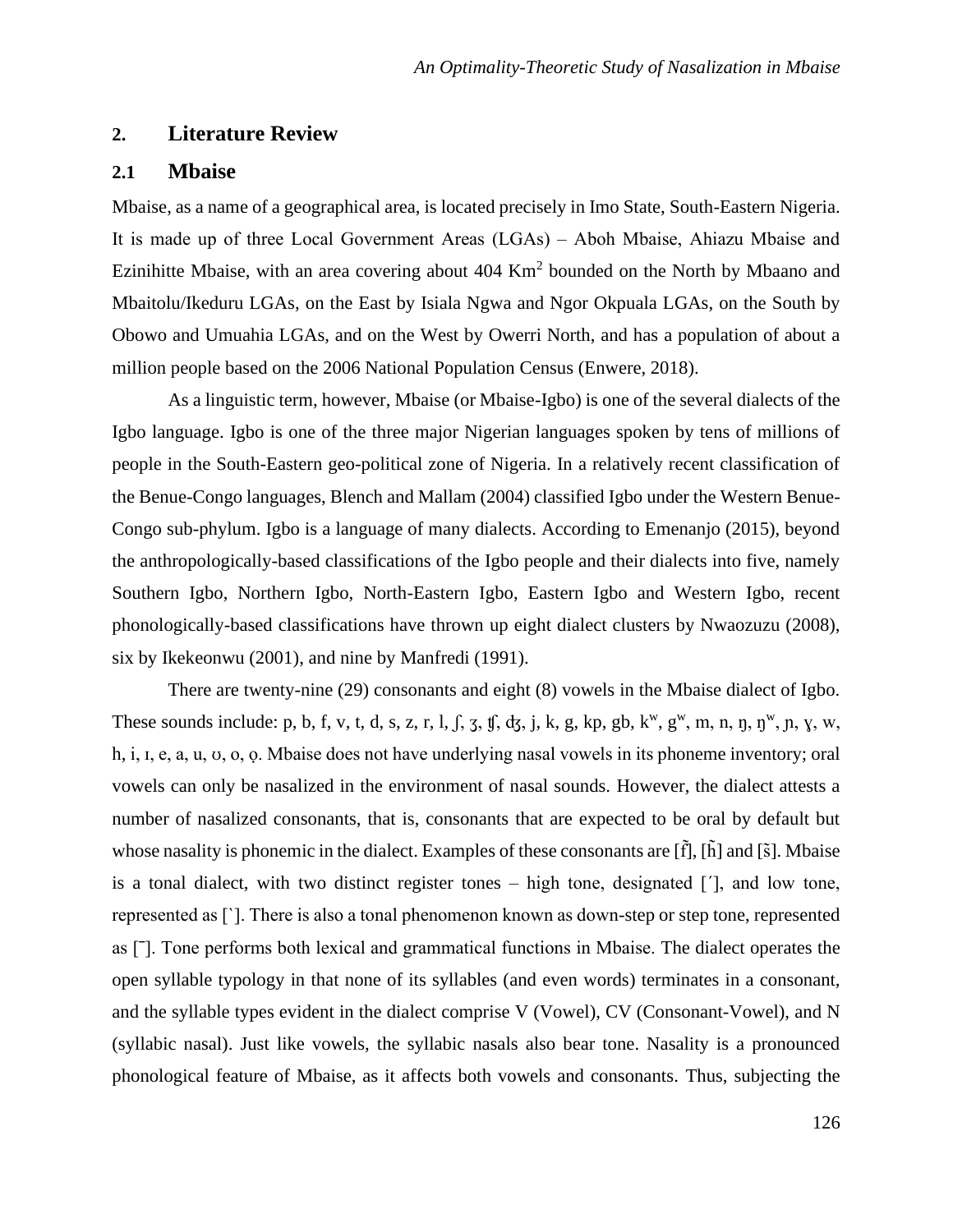phenomenon to a descriptive analysis is of necessity in this paper especially considering the fact that no known study in the extant literature has addressed it in the context of Optimality Theory.

#### **2.2 Nasalization**

Nasal is a term used in the phonetic classification of speech sounds on the basis of manner of articulation. It refers to sounds produced while the soft palate is lowered to allow an audible escape of air through the nose (Crystal, 2008). Both consonants and vowels may be articulated in this way. Crystal further says that nasal consonants occur when there is a complete closure in the mouth, and all the air thus escapes through the nose. Examples in English are the final consonants of *ram* [ræm], *ran* [ræn], and *rang* [ræŋ], where the closures are in bilabial, alveolar and velar positions, respectively. It is argued that several other nasal sounds are possible, e.g., in palatal position [ɲ], as in Spanish *mañana* [maɲana]. Voiceless nasal sounds also exist, as when a nasal consonant follows [s] in English, e.g., *small* and *snooze*.

Nasals are extremely common in natural languages; they are so common that Ferguson (1963), as cited in Botma (2004), claims that every language has at least one primary nasal consonant. Botma, however, explains that this position is too strong, given that there are some languages, such as Rotokas, Piraha and Lushootseed, which lack nasal consonants, at least at the level of underlying structure. It is argued that 97% of languages are described as having underlying nasals (Maddieson, 1984). This indicates that nasals, albeit not universally attested, are crosslinguistically very frequent.

With nasalization, the air in the mouth escapes through both the mouth and the nose following the lowering of the velum (Emenanjo, 2015). It follows from this fact that for nasal (or nasalized) vowels, air escapes through the nose and the mouth simultaneously. The vowels are transcribed with a tilde  $\lceil \right\rceil$  above the symbol, e.g.,  $\lceil \tilde{a} \rceil$ . According to Crystal (2008), nasal vowels are opposed to oral vowels in a number of languages, such as French and Portuguese. He argues further that English has no distinct nasal vowels, but nasalization is often heard on English vowels when they display the articulatory influence of an adjacent nasal consonant, as in *mat* and *hand*. The vowel in a word like *man* may be articulated with the soft palate lowered throughout, because of this influence. Such cases where the nasality comes from other sounds would be referred to as 'nasalized' vowels; the term 'nasal vowels', on the other hand, suggests that the nasality is an essential identifying feature of the sound (Crystal, 2008). Botma (2004) also echoes this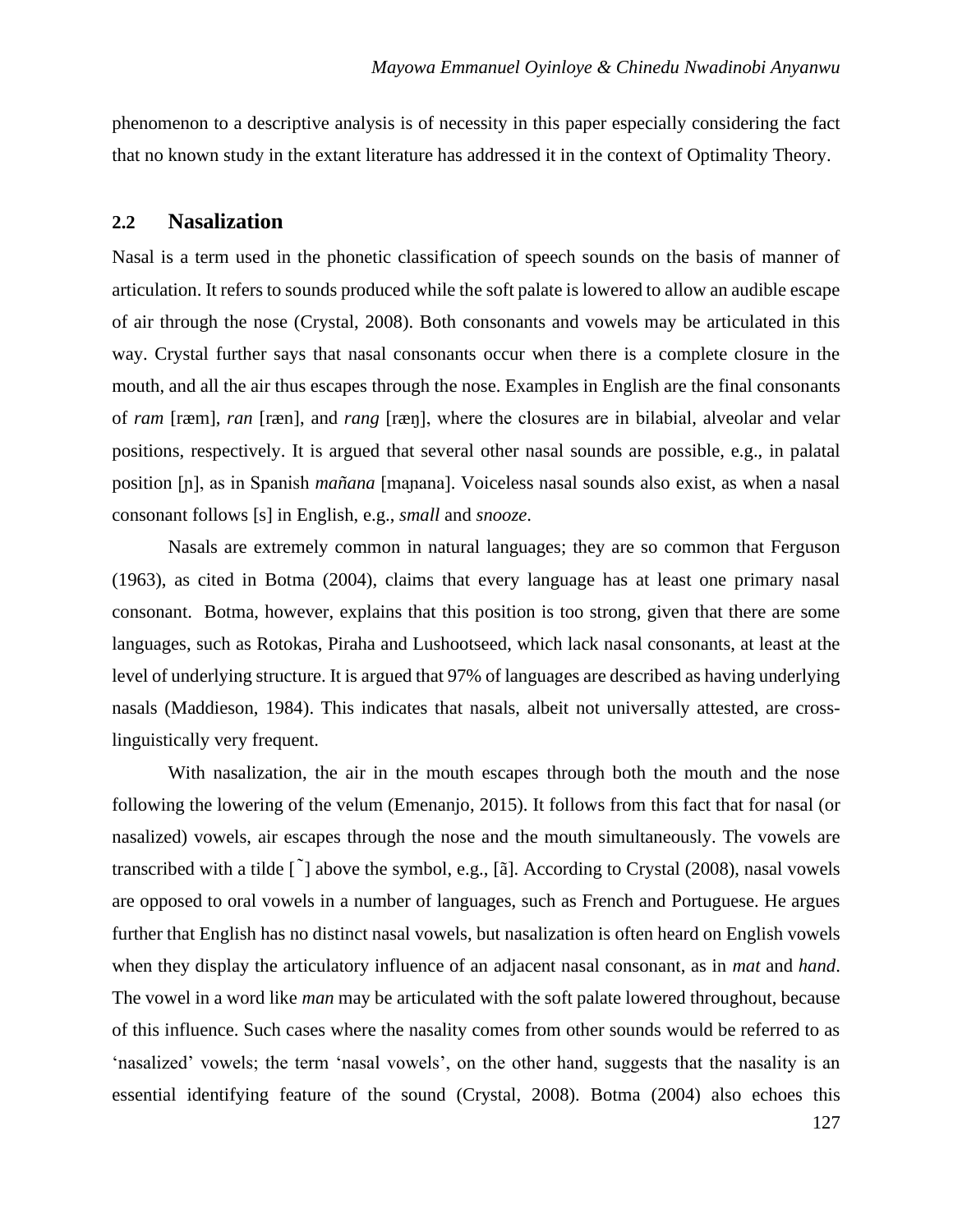observation by arguing that in languages in which nasalized vowels are derived, these vowels are usually nasalized by a neighboring nasal consonant. For example:

(2) a. /ma/ [mã]

b.  $\alpha$ m $\alpha$  [ $\tilde{a}$ m]

(2a) is an example of progressive vowel nasalization, since the triggering nasal precedes the vowel while (2b) is an example of regressive vowel nasalization, since the triggering nasal follows the vowel.

According to Clark and Yallop (2000), nasalization may be described as 'inherent' when speakers do not exert strong control over the raising of the velum, allowing nasalization to become an 'unintended' characteristic of all their vowels, even when not adjacent to nasal consonants. They argue further that nasalization may also be a general property of speech, for reasons of individual articulatory habit, dialect type, or pathological condition such as a cleft palate. Such nasalization is often described as 'pervasive'.

## **2.3 Theoretical Framework: Optimality Theory**

Optimality Theory (OT, hereafter) is a linguistic model which proposes that the observed forms of language arise from (or are a product of) the optimal satisfaction of conflicting constraints (Kager, 1999). OT defines grammars as systems or functions that act on inputs and map them to outputs. However, OT does not see the outputs as being derived from the inputs but that the outputs are generated as possible competing forms on the basis of a given input. The systems or functions are GENerator (GEN), CONstraint (CON) and EVALuator (EVAL). They operate in a systemic way. The GEN component takes an input made available by the lexicon and supplies an infinite number of possible output forms on the basis of the given input; the CON function makes available a set of constraints and ranks them hierarchically; while the EVAL system assesses the output forms in a parallel fashion with respect to the constraint hierarchy. From the parallel assessment, EVAL then picks the output form that fares better than the rest, and is therefore regarded as the optimal candidate, that is, the 'grammatically well-formed structure' (Prince & Smolensky, 2004, p. 3) or the 'actual output of the grammar' (Kager, 1999, p. 21).

The strongest creed which OT firmly upholds is that these three components are inherently operational in the grammars of all natural languages, the only point of divergence is reflected in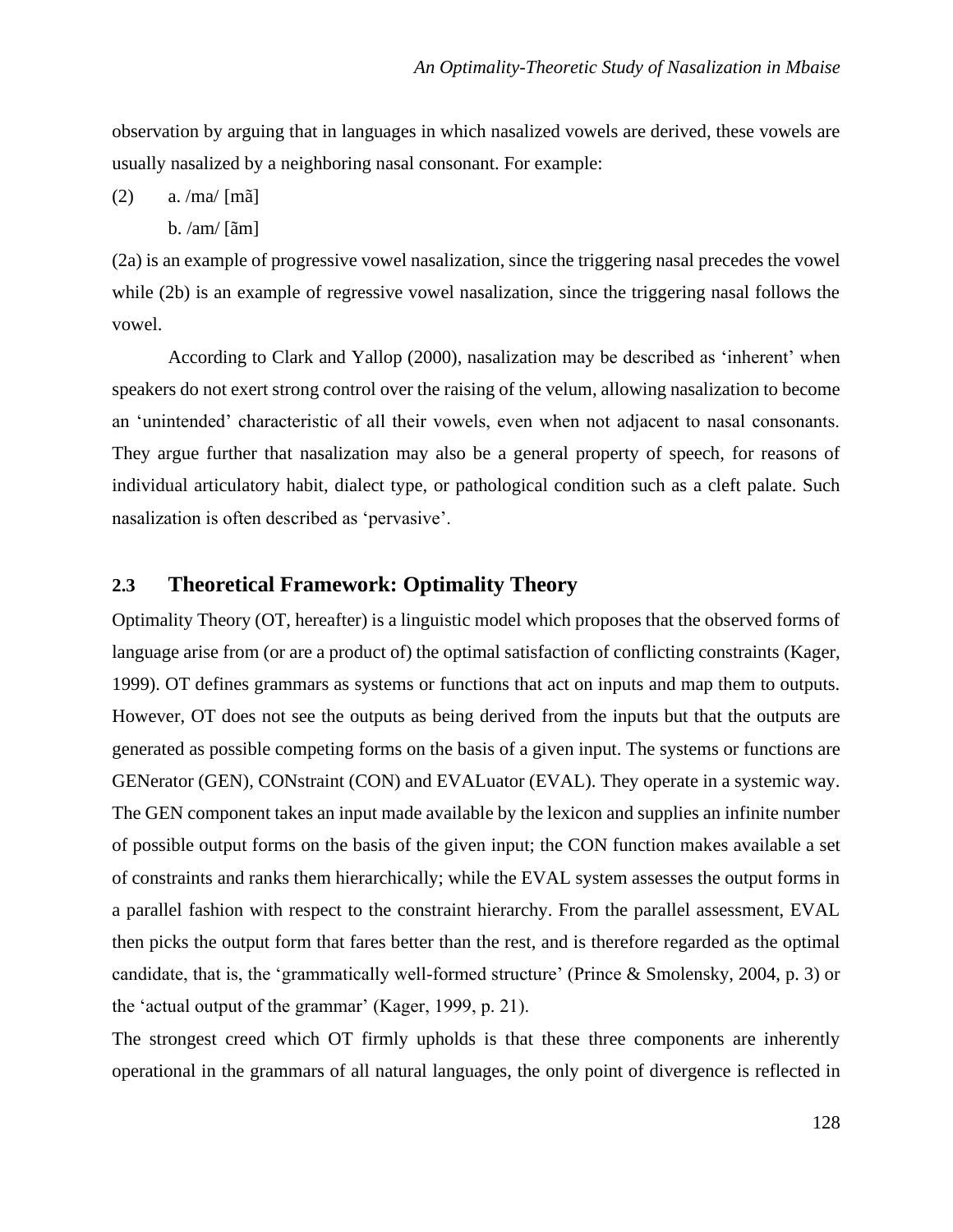the different rankings of the given constraints. More specifically, OT assumes that constraints are linguistically universal in such a way that there is no constraint found in one language that does not exist in another (Oyebade, 2008), although their relative activity or inertness which is determined by ranking varies from one language to another. For instance, the constraint which forbids coda (conventionally formalized as NO-CODA in OT literature) is highly ranked, hence undominated in the grammar of Yorùbá because the phonotactics of the language does not permit any word or syllable to terminate in a consonant. Even foreign items which 'smuggle' themselves into the lexicon of the language must bow to this powerful phonotactic constraint through certain phonological processes such as vowel insertion. For languages that allow word/syllable-final consonants, such as English, OT's general assumption still holds: such languages also have the constraint in their grammars. The only difference in the grammars of Yorùbá and English with respect to NO-CODA is that while Yorùbá ranks it highly, English ranks it lowly. In a layman's language, one would say that the constraint is active in Yorùbá but relatively inert in English.

Another universal property of CON is that the constraints are always in conflict (Kager, 1999; McCarthy, 2002, 2008; Prince & Smolensky, 2004). Using an illustration, a constraint which requires an identity between an input and an output may conflict with another constraint whose goal is to ensure well-formedness of the output form via some phonological change. For example, the English word 'bread' loaned into Yorùbá has the input /bred/ but is modified as [búrέdì], the actual output in the Yorùbá grammar. Within the framework of OT, an anti-epenthesis constraint, DEPENDENCY (DEP), would rule out [búrέdì] in favour of [bred] by its definition which stipulates that each element in the output must have a corresponding element in the input. On the other hand, NO-CODA which forbids syllable-final consonants would rule out [bred] in favour of [búrέdì].

The foregoing superficial discussion is illustrative of OT's assumption that "the constraints operating in a particular language are highly conflicting and make sharply contrary claims about the well-formedness of most representations" (Prince & Smolensky, 2004, p. 3): DEP would prefer the output form to be [bred] while NO-CODA would choose [búrέdì] instead. It is quite interesting to discover that OT does not only recognize the fact that conflicts do exist between constraints, it also provides an innovative strategy for resolving them. According to Pulleyblank (1997) "The inevitable tension is resolved in each language by assigning particular rankings to the conflicting constraints" (p. 101). Thus, the markedness constraint NO-CODA dominates the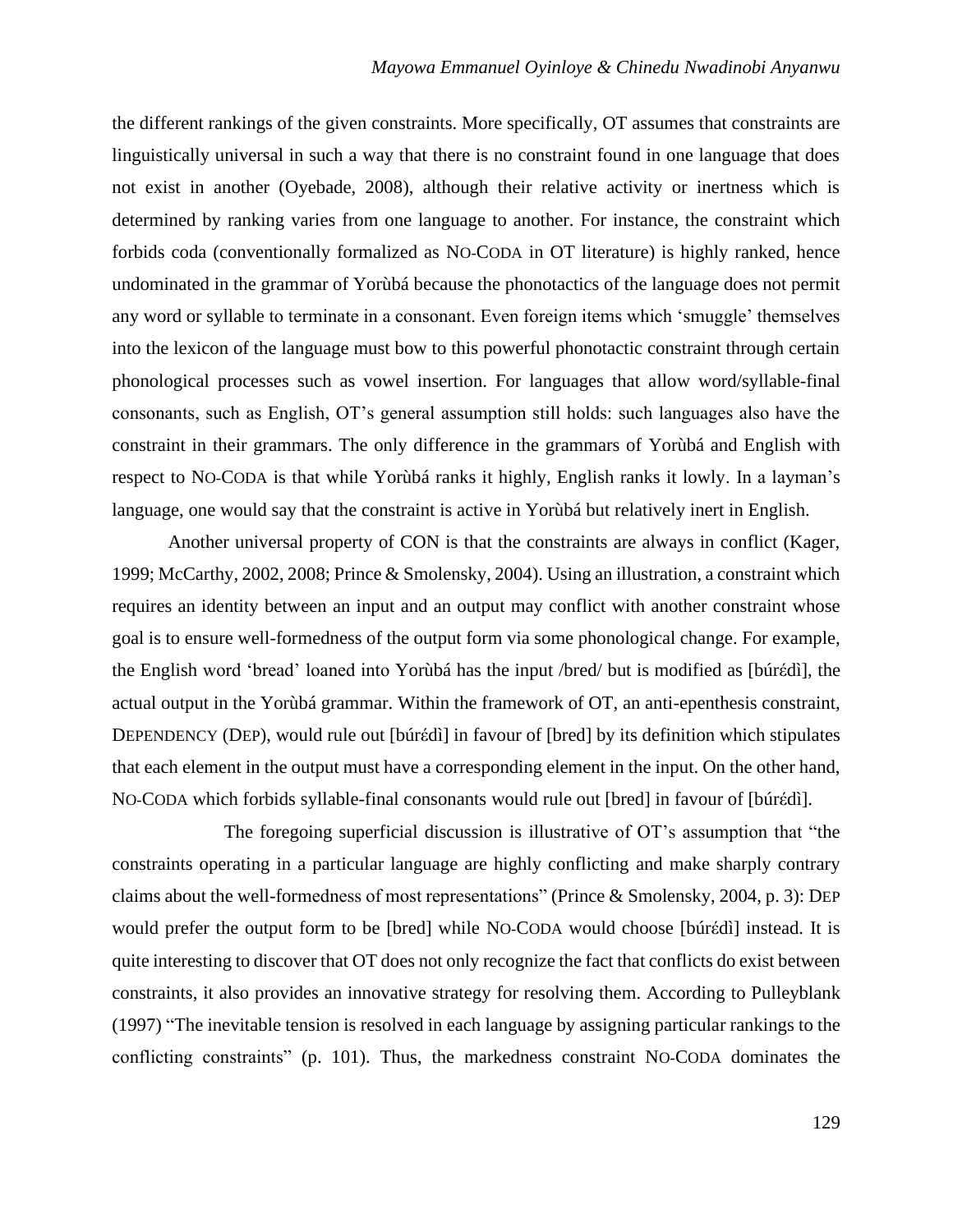faithfulness constraint DEP (NO-CODA >> DEP) in the grammar of Yorùbá since the correct output form permitted is [búrέdì], and not [bred] (Oyinloye, 2015).

Finally, another characteristic feature of CON is violability. Kager (1999) avers that "violability of constraints is an essential property of OT, representing a radical break away from derivational models, as well as from (other) constraint-based theories, such as Declarative Phonology, which assume that constraints are 'hard' or 'inviolate'" (p. 12). Violation of constraints is inevitable because once a candidate attempts to satisfy or obey some higher-ranked constraint, violation of a lower-ranked one would be incurred. Although violation is permitted in OT, a restriction is imposed: violation must be minimal because forms with lesser violations are more harmonic than forms with greater violations. The miniature analysis of an English loanword modification in Yorùbá sketched above is an empirical illustration of constraint violation. It could be observed that the two conflicting constraints  $-$  NO-CODA and DEP  $-$  are violated by the two competing output forms, [búrέdì] and [bred]: [búrέdì]'s attempt to obey NO-CODA leads to a minimal violation of DEP whereas [bred]'s attempt to satisfy DEP incurs a fatal violation of NO-CODA. A conclusion about constraint violability hereby suffices. No matter how highly ranked a constraint is, it can be violated by at least some candidate; and no matter how 'strong' an optimal candidate is, it must have violated at least some constraint.

The brief overview of OT done above focuses heavily on the constraint component because the theory's core principles and, more importantly, its modus operandi, are anchored on the interaction of constraints in the grammar. The second reason for such focus is hinged on the goal of this paper. This paper seeks to identify the constraint hierarchies that are responsible for the surface realization of nasalized consonants and nasalized vowels in Mbaise.

## **3. Methodology**

Being a qualitative research, primary data for this research were collected from two (a male and a female, aged 71 and 65, respectively) competent native speakers of Igbo and the Mbaise dialect. The language informants grew up speaking the dialect in their native community  $-$  Ezinihitte Mbaise Local Government Area of Imo state, Nigeria. They had lived in this community for many years before moving to the city of Jos, Plateau state, North-Central Nigeria, where they currently work and earn a living. It is important to state that the language of communication used in their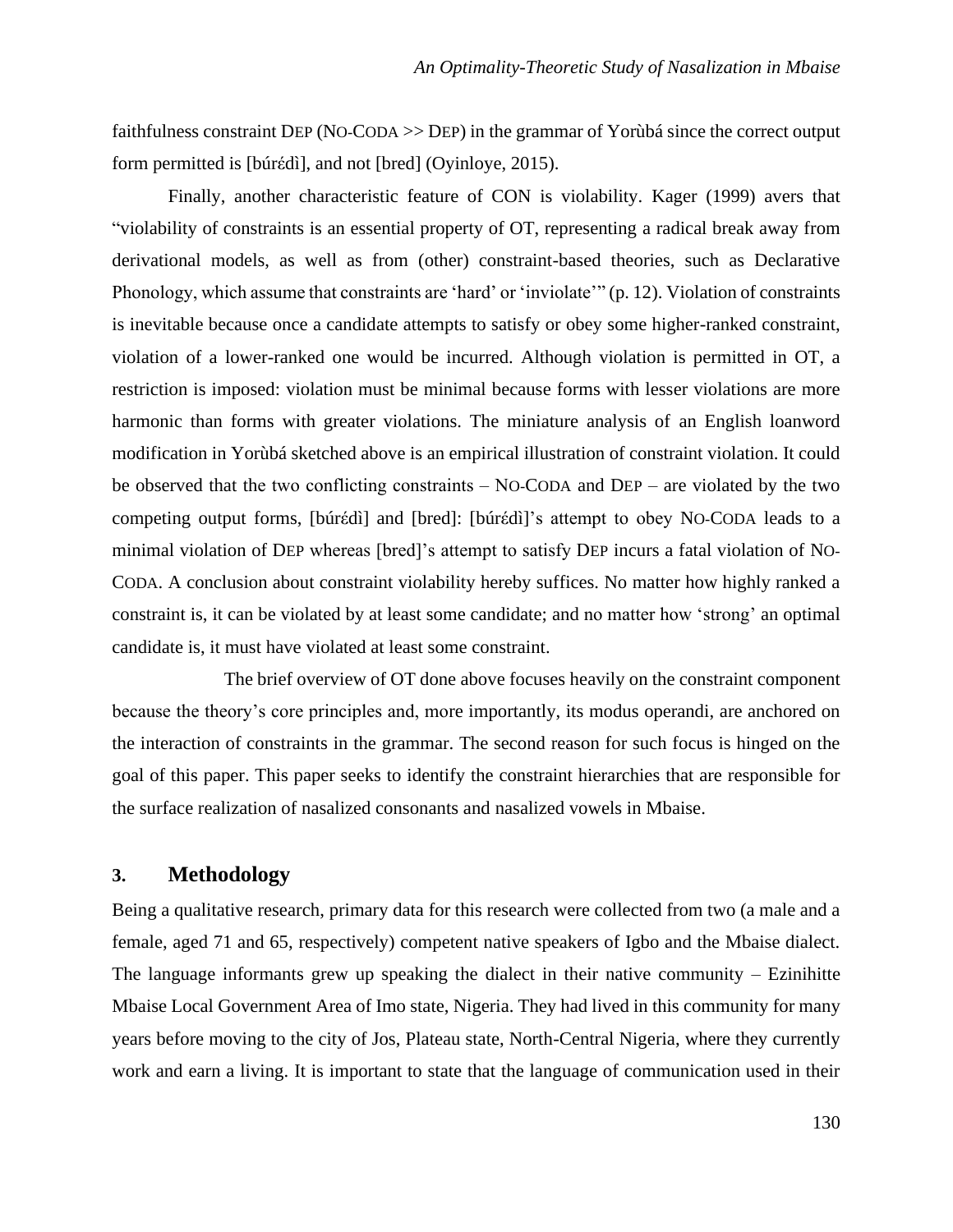homes prior to and as of the time of collecting the data was the Mbaise dialect. One of the researchers of this paper is also a native speaker of the dialect; thus, his native linguistic intuition was exploited in making generalizations about the data. Before collection of data, the two participants (language informants) selected for the study were sensitized to what the research entailed so as to enable them make an informed decision about whether or not to take part in the research. Thus, their consent was sought in person by the researchers and they both agreed to respond to the questionnaire as well as have their speech recorded. The researchers ensured that the data elicited from them were kept strictly confidential.

Two principal instruments were used for data collection. The first was the West African Linguistic Society Questionnaire designed as a list of words and phrasal/sentential expressions in English, made up of 206 items altogether. The lexical items comprised 37 nouns, 13 verbs, and 28 numerals while the items in the phrasal and sentential category, which were 128 in number, were basically noun phrases and simple sentences, both declarative and interrogative. This was supplemented by a researcher-designed wordlist of 300 items of various grammatical classes specifically designed to capture the phonological process of nasalization, among other concepts. In addition to the two research instruments, an average of 50 Mbaise speech items that reflect nasalization were used. In structuring the speech patterns, expressions containing nasals were used as much as possible to establish the facts. This is because prosodic phenomena, among which is nasalization, are highly susceptible to contextual influences.

The period of data collection spanned over a month and the recording of the data was done in the informants' place of residence, Jos. The environment had the barest minimum level of background noise. The method was unscripted in the sense that the language informants were not required to read any texts; rather they were verbally presented with English versions of utterances and were required to supply correspondences in the dialect. The informants were instructed to be as natural as possible during all the recording sessions. Also, allowance was made for errors by first engaging the informants in pre-recording discussion to informally intimate them with expectations. They were also allowed to repeat utterances as well as say things in a variety of ways during recording sessions. All the recordings were made with the use of mobile phones and stored on a laptop. The recording was done in such a manner that the informants were as relaxed and unguarded as possible in the course of the data elicitation. All the data were transcribed, but only 37 items of two broad categories were purposively extracted and presented for analysis: words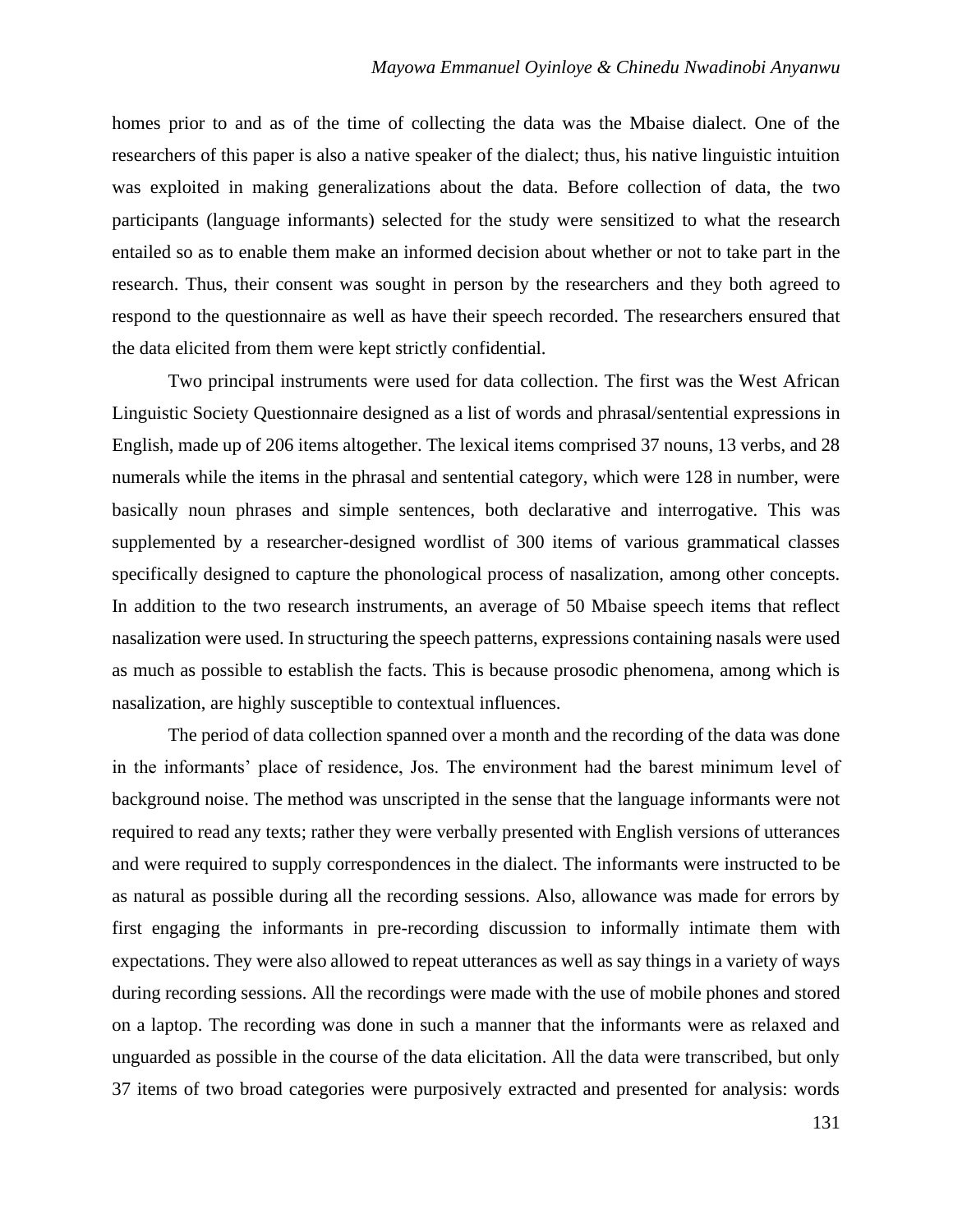which contain Mbaise phonemic nasal and nasalized consonants and words which specifically reflect the process of vowel nasalization. The selected items were representative of the data needed to exemplify nasalization in the dialect. Finally, the secondary data comprising genetic classification of Mbaise, as well as the geographical location of the speakers and their population were sourced from various relevant literature. The data were analyzed using the descriptive approach via an application of the tenets of the chosen theoretical framework.

Analyses of the selected items were shown in tableaux and an explanatory discussion followed each of the tableaux. The symbol ' $\gg$ ' was used between constraints to mean 'rank above or higher than' while a comma ',' between constraints imply that the constraints are not ranked with respect to each other. An asterisk (\*) used in a constraint means 'avoid a certain feature or structure'; but within a tableau, it was used to indicate a violation of a given constraint. An exclamation mark placed after an asterisk indicates a fatal or severe violation of a given constraint. Finally, an arrow outside the context of a tableau was used to show derivation of an output from a given input. However, an arrow within a tableau was used to identify the optimal candidate, that is, the actual output form attested by the grammar of the dialect.

### **4. Results**

In Mbaise, the phonological distribution and the pattern of nasalization of nasalized consonants is different from those of nasalized vowels. Within the tenets of OT, the analyses of the two categories of nasalization are presented in Sections 4.1 and 4.2, respectively.

## **4.1 Nasalized Consonants in Mbaise**

For the purpose of the present study, we characterize the construct 'nasalized consonants' as consonants which, by default, are expected to be underlyingly oral but otherwise phonetically specified for nasality. In addition to having five distinct nasal consonants  $[m, \eta, n, p, \eta^w]$ , Mbaise also attests a number of nasalized consonants which fall into three broad categories: fricatives (e.g.  $[\tilde{f}, \tilde{v}, \tilde{s}, \tilde{z}, \tilde{f}, \tilde{h}]$ , central liquid (e.g.  $[\tilde{r}]$ ), and labio-velar glide (e.g.  $[\tilde{w}]$ ). The nasalized consonants are phonemic, just as the canonical nasal consonants, and their phonological distribution is largely restricted to inter-vocalic position in the dialect. Their contextual restriction is a slight deviation from the universal assumption that contrastive forms or features are not usually restricted in their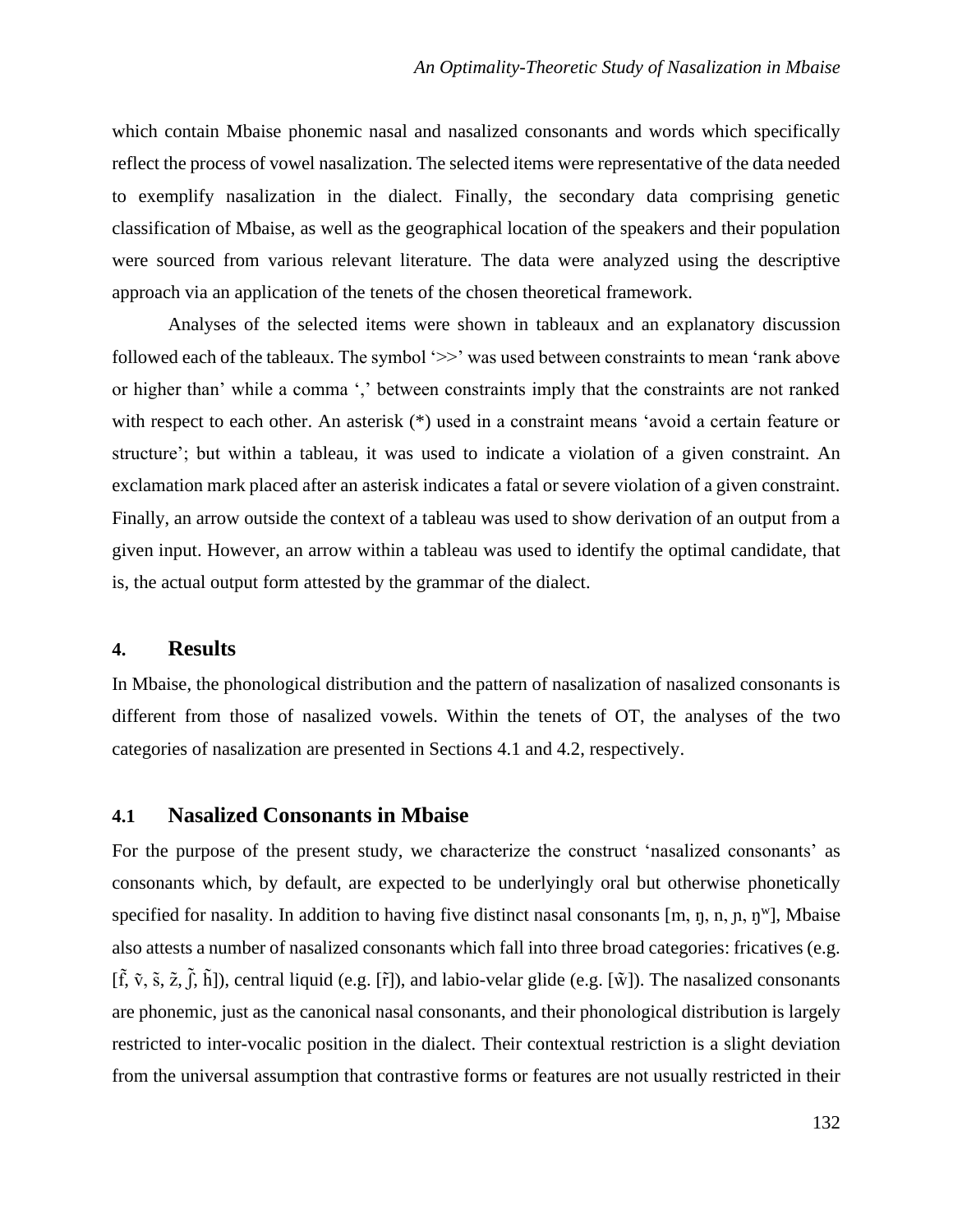phonological distribution. On this premise, we argue that nasalized consonants are marked segments in Mbaise, as opposed to the canonical nasal consonants which are cross-linguistically unmarked. The nasalized consonants contrast with their corresponding oral ones, as there is evidence in the dialect which shows that the oral counterparts of these consonants also occur intervocalically. The examples given in (3-8) empirically justify this observation.

| (3) | (a) | ire  | 'to sell'                    |
|-----|-----|------|------------------------------|
|     | (b) | ir̃e | 'to burn'                    |
| (4) | (a) | izu  | 'to buy'                     |
|     | (b) | ižu  | 'to train'                   |
| (5) | (a) | iso  | 'to avoid'                   |
|     | (b) | iso  | 'to follow'                  |
| (6) | (a) | ihu  | 'to see'                     |
|     | (b) | ihu  | 'to roast'                   |
| (7) | (a) | ifu  | 'to go out'                  |
|     | (b) | ifu  | 'to blow out'                |
| (8) | (a) | ivu  | 'to harvest (e.g., cassava)' |
|     | (b) | ivu  | 'to hatch (e.g., egg)'       |

The minimal pairs in (3-8) justify the phonemic status of nasalized consonants in Mbaise. It is, however, important to point out that, while the nasality of the consonant is not triggered by the surrounding vowels (as they are obviously oral), its inherent nasality triggers the nasalization of the following (oral) vowel such that the actual output forms of data (3b-8b) can be represented respectively as: [ir̃ẽ], [iz̃ũ], [is̃õ], [ih̃ũ], [it͡ũ], and [iṽũ]. Emenanjo (2015, p. 52) has averred that "it is still a subject of controversy as to whether nasality in this circumstance is a feature of the consonant or the vowel that follows the consonant". We put this controversy to rest by positing that the nasality witnessed in (3b-8b) is the underlying feature of the consonant; the feature is only acquired by the succeeding vowel via a process of nasalization. This position is entrenched by the fact that Mbaise vowels, all of which are underlyingly oral, generally acquire nasality after either an unmarked nasal consonant or a marked nasalized consonant. (A detailed analysis of this is provided in Section 4.2).

Following the foregoing, the critical research question is: Why does Mbaise have contrastive nasalized consonants when the ideal situation in human languages is for canonical nasal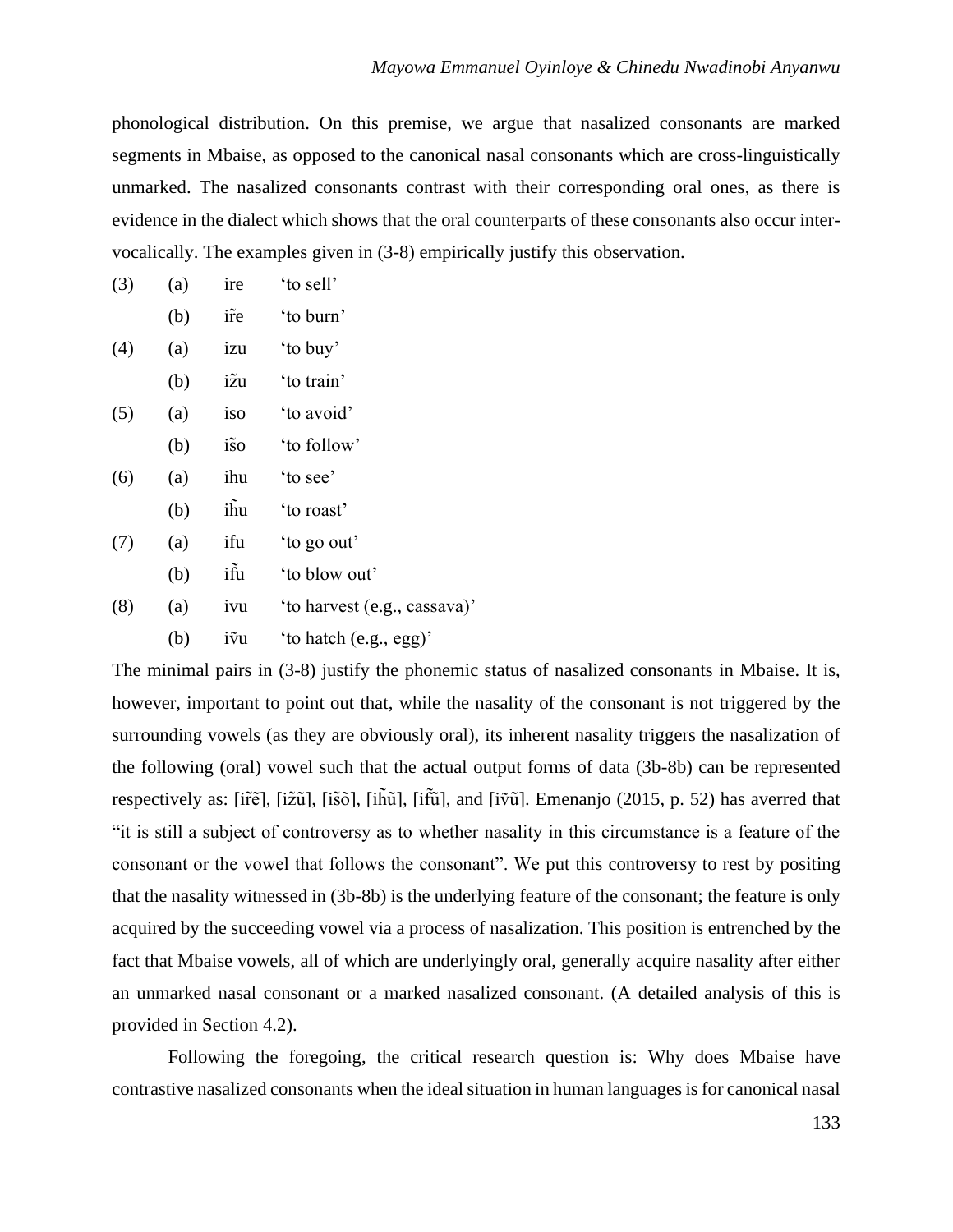consonants to be contrastive and the nasalized ones to be phonetically derived? The answer can be straightforwardly given within the context of OT as follows: nasalized consonants in Mbaise are underlyingly specified for nasality and the nasality contrast must be preserved at the surface. In OT, preservation of any kind of contrast is governed by a faithfulness constraint known as IDENT-IO defined in (9).

(9) IDENTITY-INPUT, OUTPUT (IDENT-IO): The feature specifications of an input segment must be preserved in its output correspondent.

IDENT-IO is a family of constraints consisting of several members depending on the featural specifications of a particular input segment. Since the phenomenon under investigation is nasalization, the featural specification, therefore, is *nasality*, and this feature is prosodically affiliated with an underlying consonant. On this premise, preservation of nasality contrast in Mbaise nasalized consonants is governed by the constraint, adapted from IDENT-IO, in (10).

(10) IDENT-CONS/NAS: The feature [nasal] of a consonant in the input must be preserved in the corresponding consonant in the output.

Given that Mbaise nasalized consonants are distinctive, IDENT-CONS/NAS must dominate the relevant markedness constraints which generally militate against nasal segments. These constraints are defined in (11).

(11) a. NO-CONSONANT/NASAL (\*CONS/NAS): Avoid a consonant that is specified for nasality.

b. NO-LIQUID/NASAL (\*LIQ/NAS): Avoid a liquid that is specified for nasality.

c. NO-FRICATIVE/NASAL (\*FRIC/NAS): Avoid a fricative that is specified for nasality.

The analysis of the form [ir̃ẽ] is presented in Table 1.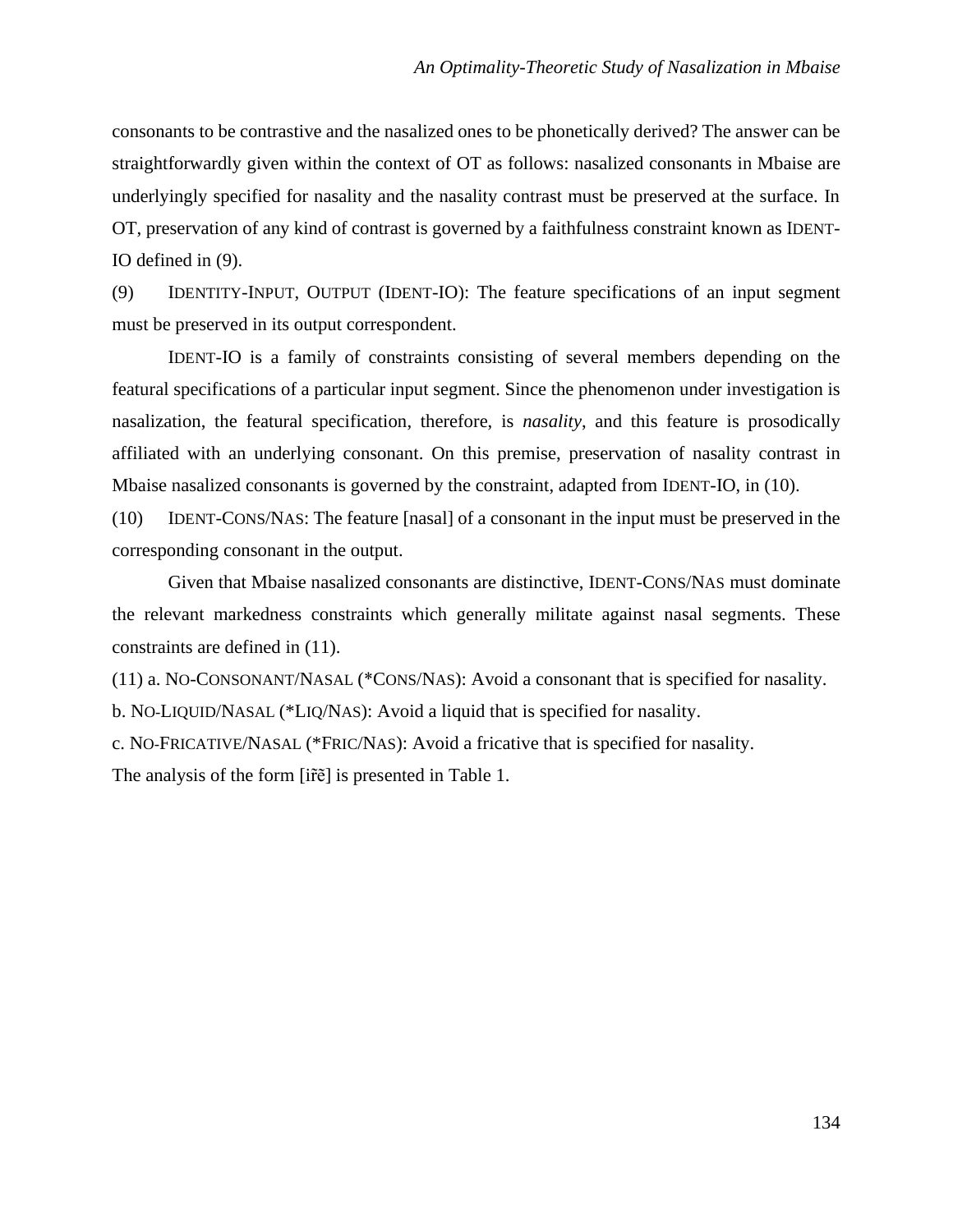| *CONS/NAS<br>*LIQ/NAS | $\ast$<br>$\ast$ |        |
|-----------------------|------------------|--------|
| *FRIC/NAS             |                  |        |
| IDENT-CONS/NAS        |                  | *1     |
| $/$ ire $/$           | a. ir̃e          | b. irẽ |

Table 1: Analysis of /ir̃e/ $\rightarrow$  [ir̃ẽ] 'to burn'

The basic information portrayed by the ranking argument in Table 1 is that IDENT-CONS/NAS is ranked above all the remaining constraints; there is no mutual ranking between \*FRIC/NAS and \*LIQ/NAS since both a fricative and a liquid can be nasalized in Mbaise; and \*CONS/NAS is ranked lowest in the hierarchy because the dialect attests nasal and nasalized consonants.<sup>1</sup> Indeed, the broad ranking which governs the optimality of nasalized consonants in Mbaise is IDENT-CONS/NAS >> \*CONS/NAS. This can be interpreted in the following way: although a consonant specified for nasality is banned by virtue of universal markedness, the grammar of Mbaise requires that a consonant that is underlyingly specified for nasality must appear at the surface with the feature specification. This summarily implies that preservation of nasality contrast in Mbaise nasalized consonants is achieved at the expense of violating a markedness (well-formedness) constraint which generally bans nasal or nasalized consonants. In a bid to avoid a consonant being specified for nasality, candidates (b) and (c) opt against nasalizing the intervocalic liquid [r]. However, such choice implies a fatal violation of the highest-ranked constraint IDENT-CONS/NAS which stipulates that an underlying nasalized consonant must not lose its nasality in the phonetic form. Candidate (a) obeys this constraint and, therefore, wins, notwithstanding its violations of \*LIQ/NAS and \*CONS/NAS.

<sup>&</sup>lt;sup>1</sup> It should be pointed out that one may incorporate other markedness constraints, such as  $N_{\text{[nasal]}}$  and  $N_{\text{[nasal]}}$ into the ranking in Tableau 1 and the other tableaux in this section due to the fact that an underlying oral vowel becomes nasalized in the surface representation. We, however, opted against such move in this section because the constraints are more relevant to the analysis in the succeeding section where attention is specifically devoted to vowel nasalization.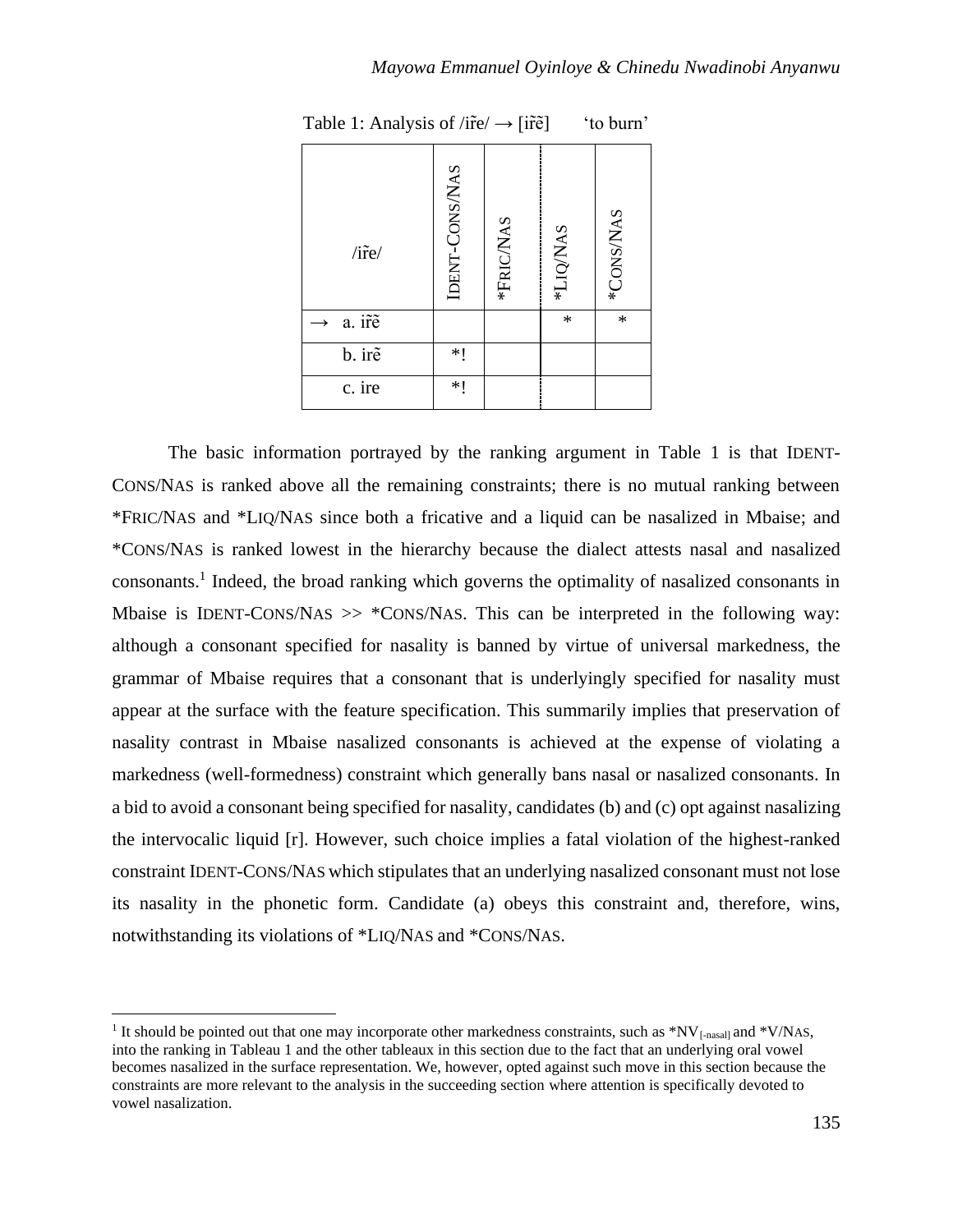| $/i\tilde{h}u/$                 | IDENT-CONS/NAS | *FRIC/NAS | *LIQ/NAS | *CONS/NAS |
|---------------------------------|----------------|-----------|----------|-----------|
| a. ihu                          | $*!$           |           |          |           |
| b. ĩhũ                          | $*!$           |           |          |           |
| $\overline{c}$ . ih $\tilde{u}$ |                | $\ast$    |          | *         |
| d. ihũ                          | $*!$           |           |          |           |

Table 2: Analysis of  $/i\tilde{h}u \rightarrow [i\tilde{h}\tilde{u}]$  'to roast'

In Table 2, only one candidate (that is, (c)) obeys the undominated faithfulness constraint IDENT-CONS/NAS even though it violates two anti-nasal markedness constraints. For this reason, the candidate is picked as the winner, that is, the observable form of the input /ih̃u/. The other three candidates, on the other hand, lose out for violating the undominated constraint.

The foregoing analysis of the phonological distribution and well-formedness of nasalized consonants in Mbaise reveals an interesting fact about these phonological segments: faithfulness outranks markedness. It could be observed that the faithfulness constraint IDENT-CONS/NAS consistently dominates the general anti-nasal markedness constraint \*CONS/NAS as well as the segment-specific anti-nasal markedness constraints \*FRIC/NAS and \*LIQ/NAS. This finding is in consonance with one principle of OT which says that segmental or featural contrast is governed by the domination of faithfulness constraints over their markedness counterparts.

## **4.2 Nasalized Vowels in Mbaise**

The phonological distribution of nasalized vowels in Mbaise is a fact about surface forms: vowels become nasalized when they are preceded either by a nasal consonant (e.g., m, n, ŋ) or a nasalized consonant (e.g.,  $\tilde{h}$ ,  $\tilde{r}$ ,  $\tilde{w}$ ). Consider the data in (12) and (13), respectively, to illustrate this generalization.

- $(12)$  (a)  $im\acute{i}$   $\lceil im\acute{i}\rceil$  'nose'
	- (b) mmíri [mmi̇̃ri] 'water'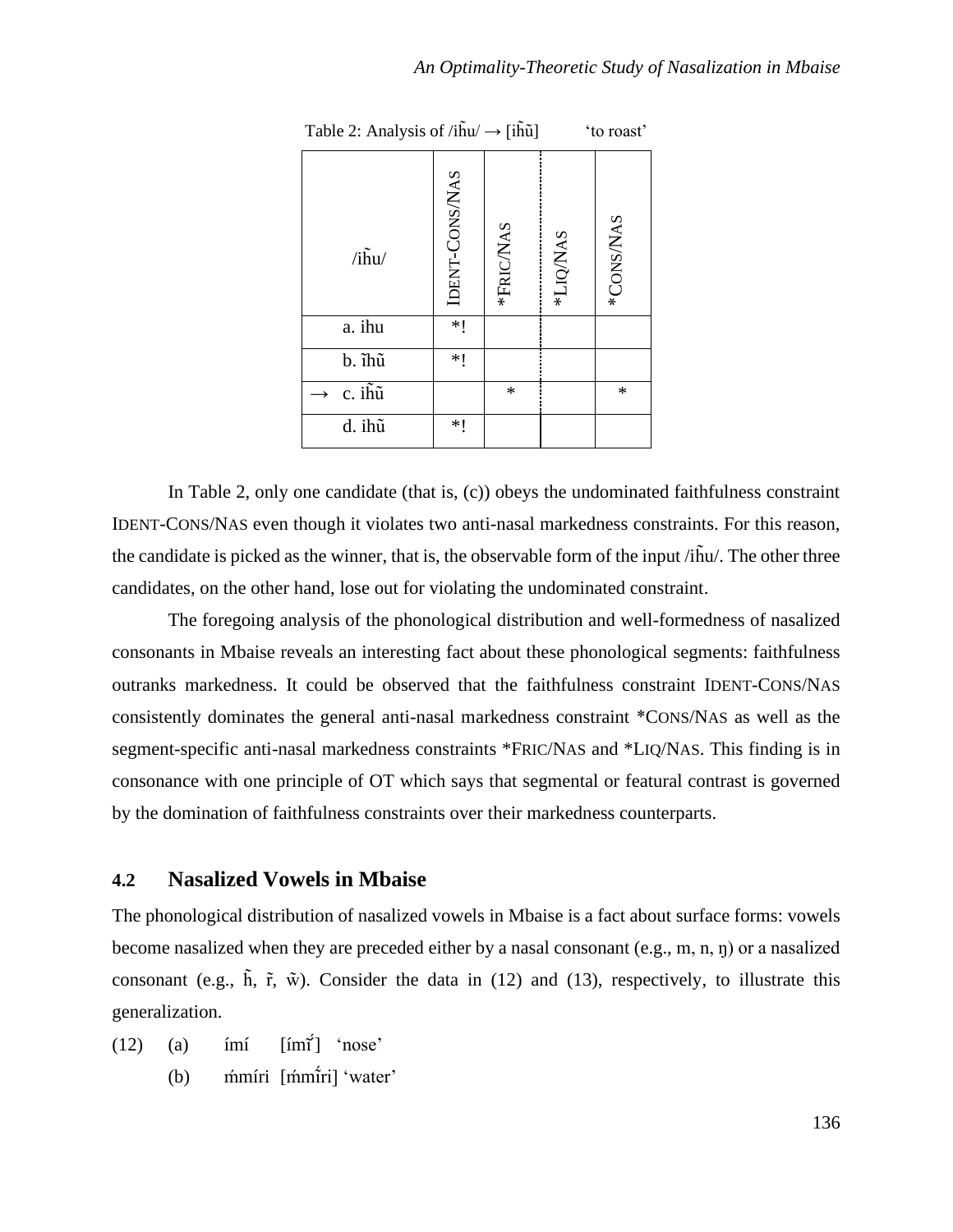|      | (c)  | mma                     | [mmã] 'good'                                      |                                        |
|------|------|-------------------------|---------------------------------------------------|----------------------------------------|
|      | (d)  | ányá                    | [ánã] 'eye'                                       |                                        |
|      | (e)  |                         |                                                   | ányínyá [áɲī́ɲã] 'horse'               |
|      | (f)  | ínye                    | [ínẽ] 'give'                                      |                                        |
|      | (g)  | únù                     |                                                   | $[\hat{\text{unii}}]$ 'your (pl)'      |
|      | (h)  | anó                     | $[an\acute{5}]$ 'four'                            |                                        |
|      | (i)  | ónú                     |                                                   | $\lceil \circ n\hat{u} \rceil$ 'mouth' |
|      | (j)  | ngọ                     |                                                   | $[\eta5]$ 'drink'                      |
| (13) | (a)  | áĥà                     |                                                   | $[\hat{a}\hat{h}\hat{a}]$ 'name'       |
|      | (b)  | nhe                     | $[\hat{n}\tilde{h}\tilde{e}]$                     | 'thing'                                |
|      | (c)  | áĥù                     | [áhū̀] 'that'                                     |                                        |
|      | (d)  | ńñ                      | [ńr̃] 'food'                                      |                                        |
|      | (e)  | úrá                     | $\lceil \tilde{\text{u}\tilde{\text{ra}}} \rceil$ | 'sleep'                                |
|      | (f)  | isé                     | $[i\tilde{s}\acute{\varepsilon}]$                 | 'five'                                 |
| (g)  | is̃a | $[i\tilde{s}\tilde{a}]$ | 'to wash'                                         |                                        |
|      | (h)  | ážù                     | [ážǜ] 'fish'                                      |                                        |
|      | (i)  | ánŵu                    | [ánw̃ū] 'sun'                                     |                                        |
|      | (i)  | ńŵá                     | $[\n\hat{\text{m}}\times\hat{\text{m}}]$ 'child'  |                                        |

Data (12) illustrate how a nasal consonant conditions a succeeding oral vowel to acquire nasality while data (13) are instances of vowel nasalization after a nasalized consonant. Since the output vowels get their nasality from the preceding nasal(ized) consonant, it implies that the phonological distribution of the nasalized vowels is context-sensitive. In optimality-theoretic term, their distribution is controlled by a highly ranked pro-nasal markedness constraint which bans an oral vowel from succeeding a nasal consonant. This constraint is defined in (14).

(14) \*NV[-nasal]: Avoid a sequence of a nasal consonant followed by an oral vowel.

As established earlier, there are no underlying nasal vowels in Mbaise. However, all vowels after tautosyllabic nasal(ized) consonants are nasalized. Hence, the constraint defined in (14) is undominated in the entire grammar of the dialect. Furthermore, the markedness constraint \*NV<sub>[-</sub> nasal] must dominate the faithfulness constraint IDENT-IO(nasal) for an important reason: wellformedness of phonological words with nasalized vowels is defined by specifying an oral vowel for nasality in the output. That is, an oral vowel that is unspecified for nasality in the input acquires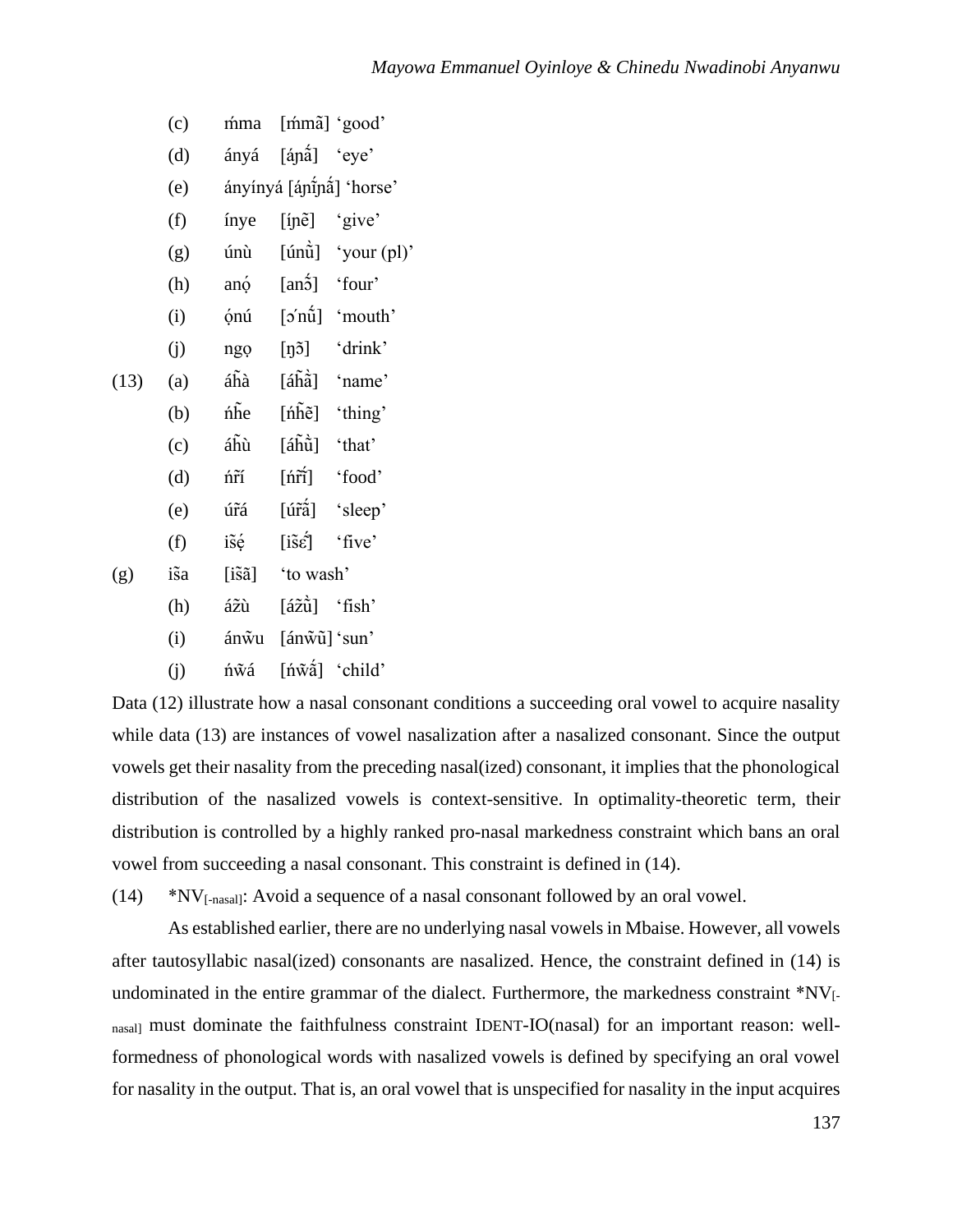the nasality feature in the output due to the influence of a neighboring nasal(ized) consonant. Thus, while the actual output form would obey  $N_{[-\text{nasall}]}$ , it would violate IDENT-IO(nasal). It is important to point out that the ranking of \*NV<sub>[-nasal]</sub> above IDENT-IO(nasal) in Mbaise with respect to the phonological distribution of nasalized vowels aptly corroborates McCarthy's (2008, p. 92) assertion that "if some linguistic item has a restricted distribution, then faithfulness to that item is ranked below some markedness constraint or constraints that control the distribution". Additionally, \*NV<sub>[-nasal]</sub> must also dominate the context-free anti-nasal markedness constraint which generally bans a nasal(ized) vowel. Consider the definition of this constraint in (15).

(15) NO-VOWEL/NASAL (\*V/NAS): Avoid a vowel that is specified for nasality.

The constraint in  $(15)$  must be ranked below  $N_{[-\text{nasal}]}$  because output forms entertain nasalized vowels. Furthermore, in so far as nasality contrast in vowels is lacking in the entire grammar of Mbaise, then IDENT-IO(nasal) must be dominated by both of the markedness constraints  $*NV$ <sub>[-nasal]</sub> and  $*V/NAS$ .

The foregoing discussion is summarized by the basic ranking in (16), which is illustrative of Mbaise phonological grammar.

 $(16)$  \*NV<sub>[-nasal]</sub> >> \*V/NAS >> IDENT-IO(nasal)

Let us consider two items from the data presented in (12) and (13) for analysis to justify the ranking proposed in (16). We pick items (12d) and (13a).

| /áná/  | $N_{\text{[-nasal]}}$ | $*V/NAS$ | IDENT-IO(nasal) |
|--------|-----------------------|----------|-----------------|
| a. ápã |                       | ∗        | ∗               |
| b. ápá | *1                    |          |                 |

Table 3: Analysis of  $/ápá/ \rightarrow [ápá]$  'eye'

138 The fully faithful candidate in Table 3 is (b) but it incurs a fatal violation of  $N_{[-\text{nasal}]}$  for failing to nasalize the vowel after the palatal nasal consonant [ɲ]; hence, it loses to candidate (a). Notice that the winner, that is, candidate (a), is not faultless itself as it incurs violations of \*V/NAS and IDENT-IO(nasal). However, such violations are not serious enough to prevent it from winning because the constraints are dominated by the highest-ranked constraint in the hierarchy. In the spirit of OT, optimality is achieved in such a way that a lowly ranked constraint is violated in order to satisfy a highly ranked one. It is mandatory for the optimal candidate in Table 3 to violate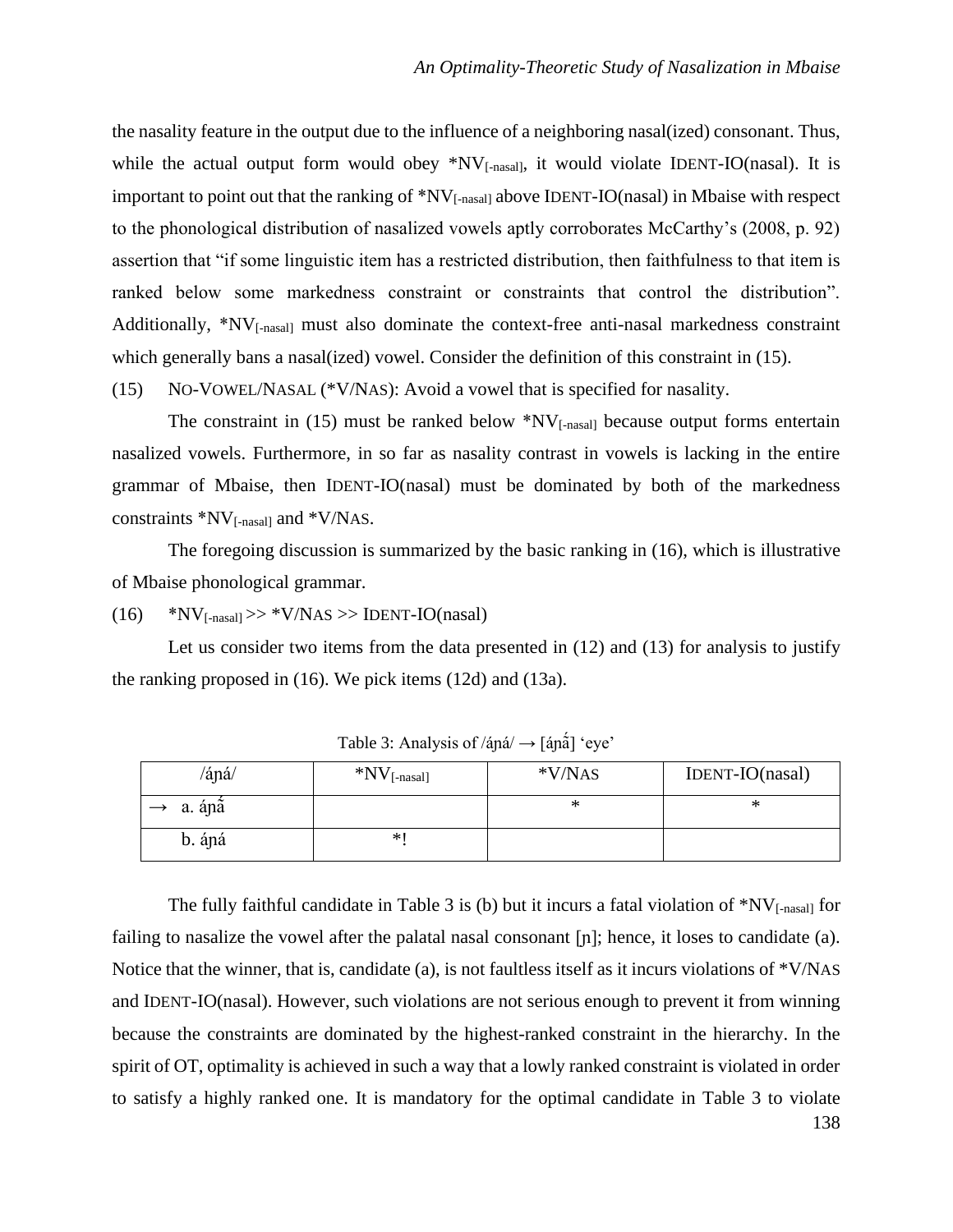\*V/NAS and IDENT-IO(nasal) if satisfaction of \*NV[-nasal] must be ensured. This piece of evidence justifies how OT resolves conflict among constraints via ranking such that the candidate that is more (or most) harmonic with the given hierarchy is chosen as the optimal candidate by EVAL.

We could as well compare the actual output form, [ánå], with two more candidates in order to further justify the ranking in (16). The analysis is presented in Table 4.

 $\langle \hat{a} \rangle$  \*NV<sub>[-nasal]</sub> \*V/NAS IDENT-IO(nasal)  $\rightarrow$  a. áp $\acute{a}$  **\*** \* b.  $\sin \alpha$   $\qquad$   $\qquad$   $\qquad$   $\qquad$   $\qquad$   $\qquad$   $\qquad$   $\qquad$   $\qquad$   $\qquad$   $\qquad$   $\qquad$   $\qquad$   $\qquad$   $\qquad$   $\qquad$   $\qquad$   $\qquad$   $\qquad$   $\qquad$   $\qquad$   $\qquad$   $\qquad$   $\qquad$   $\qquad$   $\qquad$   $\qquad$   $\qquad$   $\qquad$   $\qquad$   $\qquad$   $\qquad$   $\qquad$   $\qquad$   $\qquad$  c.  $\sin \tilde{a}$  and  $\cos \theta$  and  $\sin \theta$  are  $\sin \theta$  and  $\cos \theta$  are  $\sin \theta$  and  $\sin \theta$  are  $\sin \theta$  and  $\sin \theta$  are  $\sin \theta$  and  $\sin \theta$  are  $\sin \theta$  and  $\sin \theta$  are  $\sin \theta$  and  $\sin \theta$  are  $\sin \theta$  and  $\sin \theta$  are  $\sin \theta$  and  $\sin \theta$  are  $\sin \theta$ 

Table 4: Further justification of the ranking:  $N_{[-\text{nasal}]}>>N/NAS>>IDENT-IO(\text{nasal})$ 

The analysis in Table 4 reveals that, whereas the undominated constraint  $N_{\text{L}}$ <sup>\*</sup>NV<sub>[-nasal]</sub> settles the competition between candidates (a) and (b), it cannot uniquely determine the winner between (a) and (c) because both candidates nasalize the vowel after the nasal consonant; thus, the competition has to be settled elsewhere. Because candidate (c) gratuitously nasalizes another vowel, it runs afoul of \*V/NAS and IDENT-IO(nasal) at two points each. On the other hand, candidate (a)'s choice of nasalization is more economical than (c)'s as demonstrated by the number of violation marks incurred on \*V/NAS and IDENT-IO(nasal). For this singular reason, EVAL chooses (a) as the winner. This proves that the economy principle *Do only when it is necessary* is highly respected in OT; any move that contravenes this stipulation is in danger of sub-optimality. That is why candidates with minimal violations are preferred to those with severe violations in the theory.

Tableau 5: Analysis of  $/4\tilde{h}$ à $/ \rightarrow$  [áh̄à] 'name'

| $\lambda$ áĥà $\lambda$ | $*NV$ [-nasal] | *V/NAS | IDENT-IO(nasal) |
|-------------------------|----------------|--------|-----------------|
| a. áhâ                  |                | $\ast$ | ∗               |
| b. áhà                  | *1             |        |                 |
| c. ahà                  | ∗∣             | $\ast$ | ∗               |
| d. ắhầ                  |                | **     | **              |

139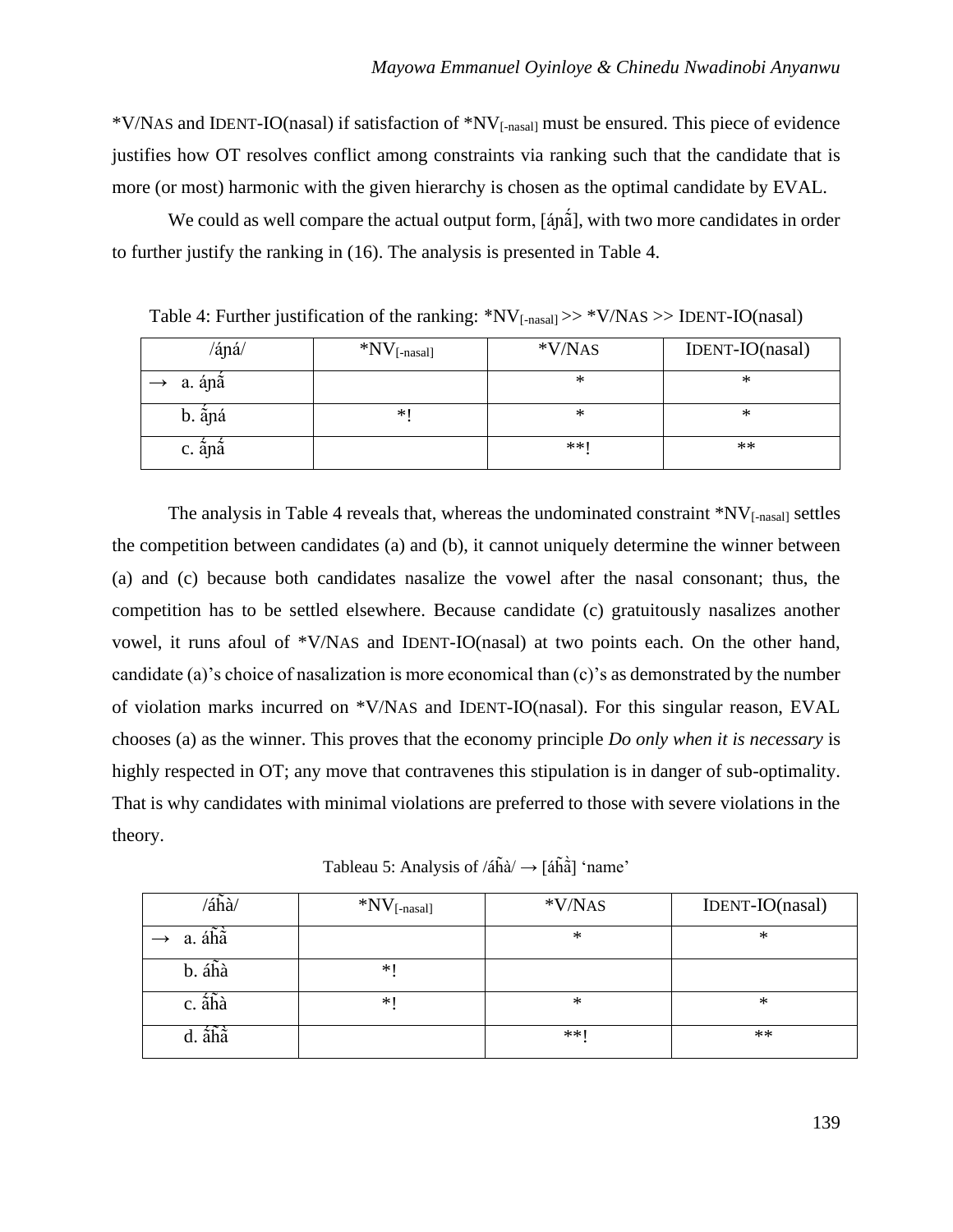Four candidates are presented in Table 5. Candidates (b) and (c) incur a fatal violation of the undominated markedness constraint \*NV[-nasal], which forbids a sequence of a nasal consonant followed by an oral vowel. Therefore, they are ruled out as potential winners. Observe that candidates (a) and (d) both satisfy this constraint and they both disobey \*V/NAS and IDENT-IO(nasal). However, candidate (a) wins because it incurs fewer violations than candidate (d); the former has one violation mark each for the two constraints but the latter has two violation marks each. This, again, empirically confirms OT's claim that, although violation is permitted, the output forms with fewer or minimal violations are given priority over output forms with more or serious violations. This theoretical assumption cum empirical justification is a characterization of the principle of economy in Universal Grammar.

In reference to linguistic typology, the case of Mbaise vowel nasalization is similar to what is tenable is some other languages, such as Mandurese in which there is no contrast between vowels with respect to nasality (Stevens, 1968 as cited in McCarthy, 2008). In Mbaise, there is perfect complementary distribution of nasalized vowels and their oral counterparts as there is no environment where nasality is contrastive in vowels. This, however, is in contrast with languages, such as Yorùbá, Urhobo, Nancoury, etc., in which nasal and oral vowels are contrastive. In Yorùbá and Urhobo, vocalic nasality contrast is neutralized in certain environment – for example, only after nasal consonants in Yorùbá (Oyinloye, 2019), but after nasal(ized) consonants and nasal vowels in Urhobo (Aziza, 2010). In Nancoury, however, nasality contrast in vowels is absolute in that nasal and oral vowels contrast in all environments (Radhakrishnan, 1981 as cited in McCarthy, 2008).

The final task in this paper is to explore the possibility of accounting for nasalized consonants and nasalized vowels in Mbaise using a single constraint hierarchy. This possibility is tenable on the ground that both sets of segments are inter-connected when they coexist in the same syllable. An underlying nasalized consonant automatically turns the following underlying oral vowel to a nasalized one in the phonetic form since all vowels become nasalized after either an unmarked nasal consonant or a marked nasalized consonant. Therefore, if all the constraints used in both cases are made to interact by ranking them accordingly, the same result will be obtainable. The ranking is proposed in  $(17)$ .

(17) IDENT-CONS/NAS,  $N_{[-\text{nasal}]}>>$  \*FRIC/NAS, \*LIQ/NAS >> \*CONS/NAS, \*V/NAS >> IDENT-IO(nasal)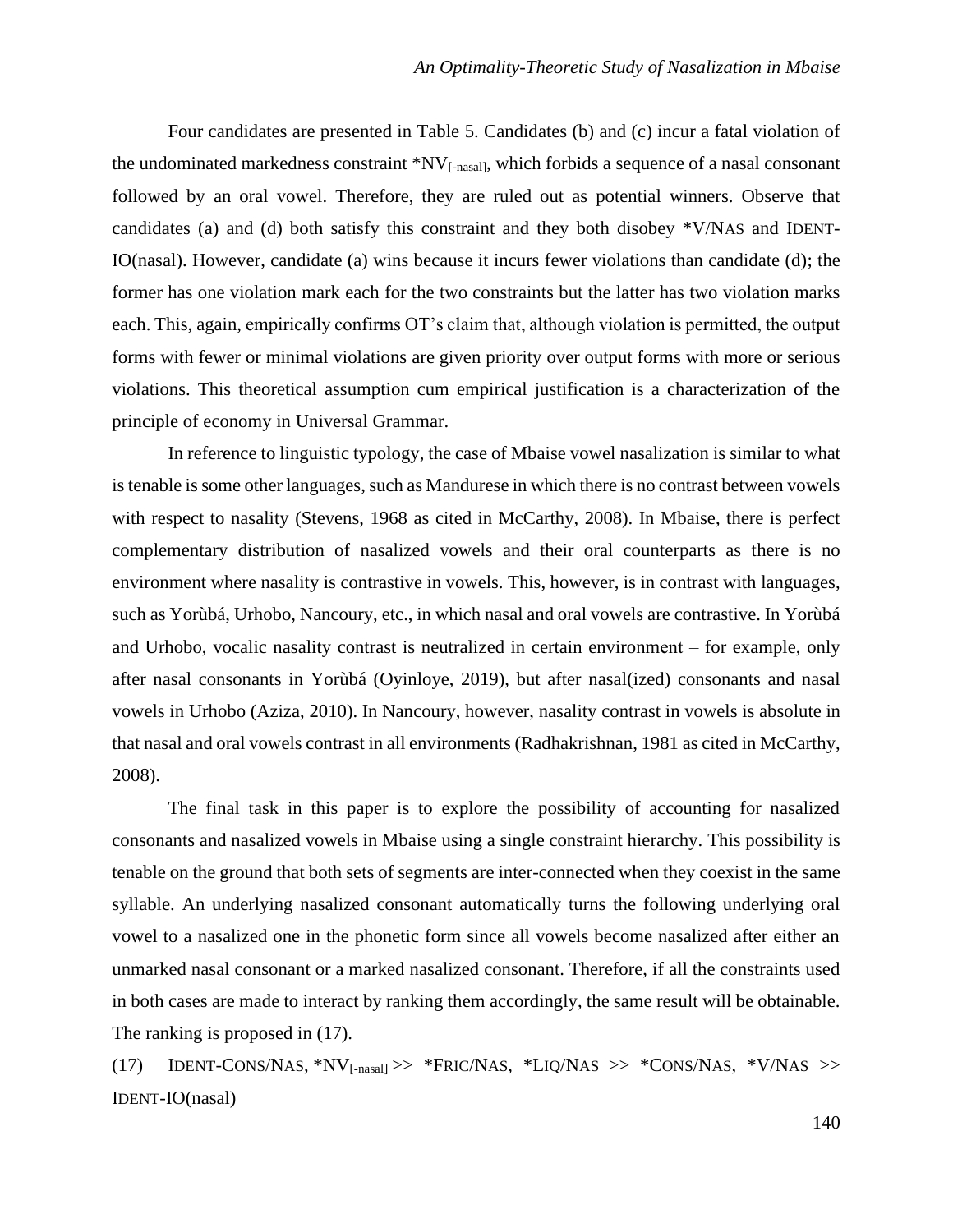The ranking in (17) can be interpreted in the following way: well-formed Mbaise words containing nasal(ized) consonants and nasalized vowels jointly obey IDENT-CONS/NAS and \*NV[ nasal] given the fact that the nasal(ized) consonant in the input is preserved with its nasal feature at the surface and any vowel that follows it will automatically acquire nasality. This joint obedience is the reason behind the lack of mutual ranking between the two constraints. Also, preservation of the nasal feature of a consonant and acquisition of nasality by an adjacent vowel in the surface representation inevitably lead to violations of the four anti-nasal markedness constraints: \*FRIC/NAS, \*LIQ/NAS, \*CONS/NAS, and \*V/NAS, as well as violation of the faithfulness constraint IDENT-IO(nasal) which demands [nasal] identity between corresponding input and output segments. We justify the validity of this proposal by submitting items (12g) and (13f) for analysis, which is shown in Tables 6 and 7, respectively.

| /únù/                                      | IDENT-CONS/NAS | $*NV$ [-nasal] | *FRIC/NAS | *LIQ/NAS | *CONS/NAS | *V/NAS | IDENT-IO(nasal) |
|--------------------------------------------|----------------|----------------|-----------|----------|-----------|--------|-----------------|
| a. únù                                     |                | $*!$           |           |          | $\ast$    |        |                 |
| b. ū́nù                                    |                | *!             |           |          | $\ast$    | $\ast$ | $\ast$          |
| $c. \hat{\tilde{u}}$ n $\tilde{\tilde{u}}$ |                |                |           |          | $\ast$    | **1    | $**$            |
| d. únù                                     |                |                |           |          | $\ast$    | $\ast$ | $\ast$          |

Table 6: Analysis of  $/$ únù $/$   $\rightarrow$  [únůi] 'your (pl)'

In Table 6, the ranking requires that the input /únù/ be converted to  $\lceil$  un $\ddot{\rm u}\rceil$  by the process of vowel nasalization. All the candidates obey the highly ranked faithfulness constraint IDENT-CONS/NAS, implying that the parallel evaluation of the candidates has to proceed to the next highly ranked markedness constraint \*NV[-nasal]. The first two candidates refuse to nasalize the vowel after the alveolar nasal consonant [n], thereby leading to a fatal violation of  $N_{\text{I-nasal}}$ . The competition between the last two candidates presents an interesting scenario as far as degree of violation of constraints in OT is concerned. They obey the first four constraints in the hierarchy but violate the last three. However, the number of violation marks incurred on \*V/NAS and IDENT-IO(nasal) by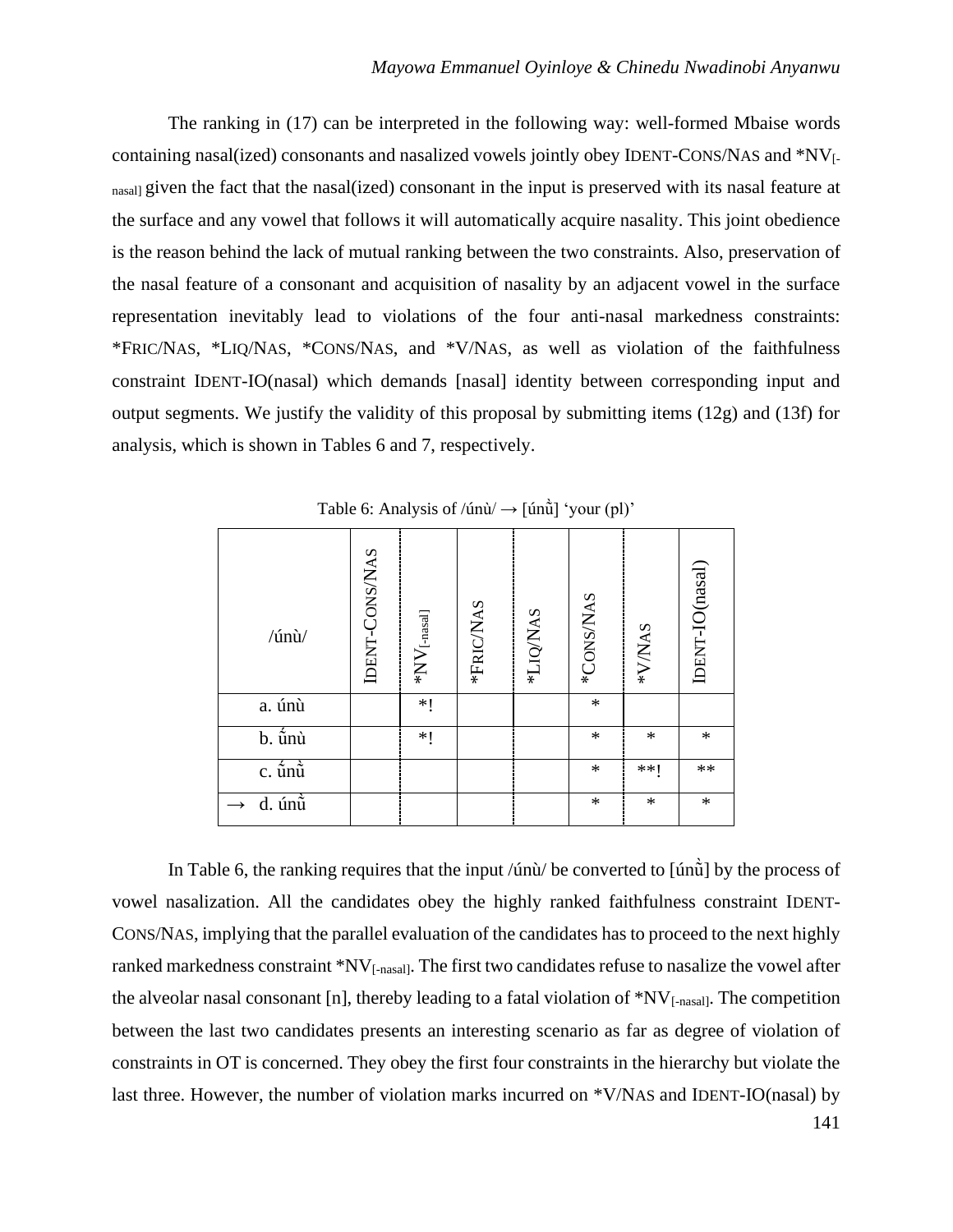the two candidates settles the contest between them. The penultimate candidate violates the two constraints at two points while the last candidate does so at one point. By virtue of minimal violation, the last candidate is more harmonic with the hierarchy than the penultimate candidate; hence, it is chosen as the optimal candidate, i.e., the actual output form.

| $/i\tilde{s}$ é/                                | IDENT-CONS/NAS | $*NV$ [-nasal] | *FRIC/NAS | *LIQ/NAS | *CONS/NAS | *V/NAS     | IDENT-IO(nasal) |
|-------------------------------------------------|----------------|----------------|-----------|----------|-----------|------------|-----------------|
| $a. i\tilde{s}\acute{\epsilon}$                 |                | $*$            | $\ast$    |          | $\ast$    |            |                 |
| $\overline{b}$ . is $\acute{\epsilon}$          |                |                | $\ast$    |          | $\ast$    | $\ast$     | $\ast$          |
| c. isé                                          | $*!$           |                |           |          |           |            | $\ast$          |
| d. $\overline{\text{is}\hat{\varepsilon}}$      | $*!$           |                |           |          |           | $\ast\ast$ | $**$            |
| e. $\widetilde{\mathrm{is}}\acute{\varepsilon}$ |                | $*!$           | $\ast$    |          | $\ast$    | $\ast$     | $\ast$          |
| f. $\tilde{\text{1s}}\tilde{\epsilon}$          |                |                | $\ast$    |          | $\ast$    | **!        | $\ast\ast$      |

Table 7: Analysis of  $\ell$ is̃ę́ $\rightarrow$  [is̃ $\epsilon$ ] 'five'

Six candidates are generated on the basis of the input /is̆e<sup> $\ell$ </sup> in Tableau 7. The two undominated constraints in the hierarchy rule out candidates (a), (c), (d), and (e) for either of two reasons: failure to preserve the nasal feature of the underlying nasalized fricative [s͂] in the surface representation (cf. candidates (c) and (d)) or refusal to nasalize the oral vowel [ε] after the nasalized fricative (cf. candidates (a) and (e)). Candidates (b) and (f), on the other hand, perform equally on all the constraints except for the difference in their degree of violation on the last two. Given that \*NV[-nasal] only requires nasalization of an oral vowel after a nasal(ized) consonant and nothing more, it therefore implies that any additional vowel nasalization would incur additional violation mark on \*V/NAS and such move would, of course, be fatal. It is on this basis that candidate (f) is knocked out in favor of candidate (b).

The analysis presented in Tableaux 6 and 7 shows that despite the difference in the phonological distribution and the functional status of nasalized consonants and nasalized vowels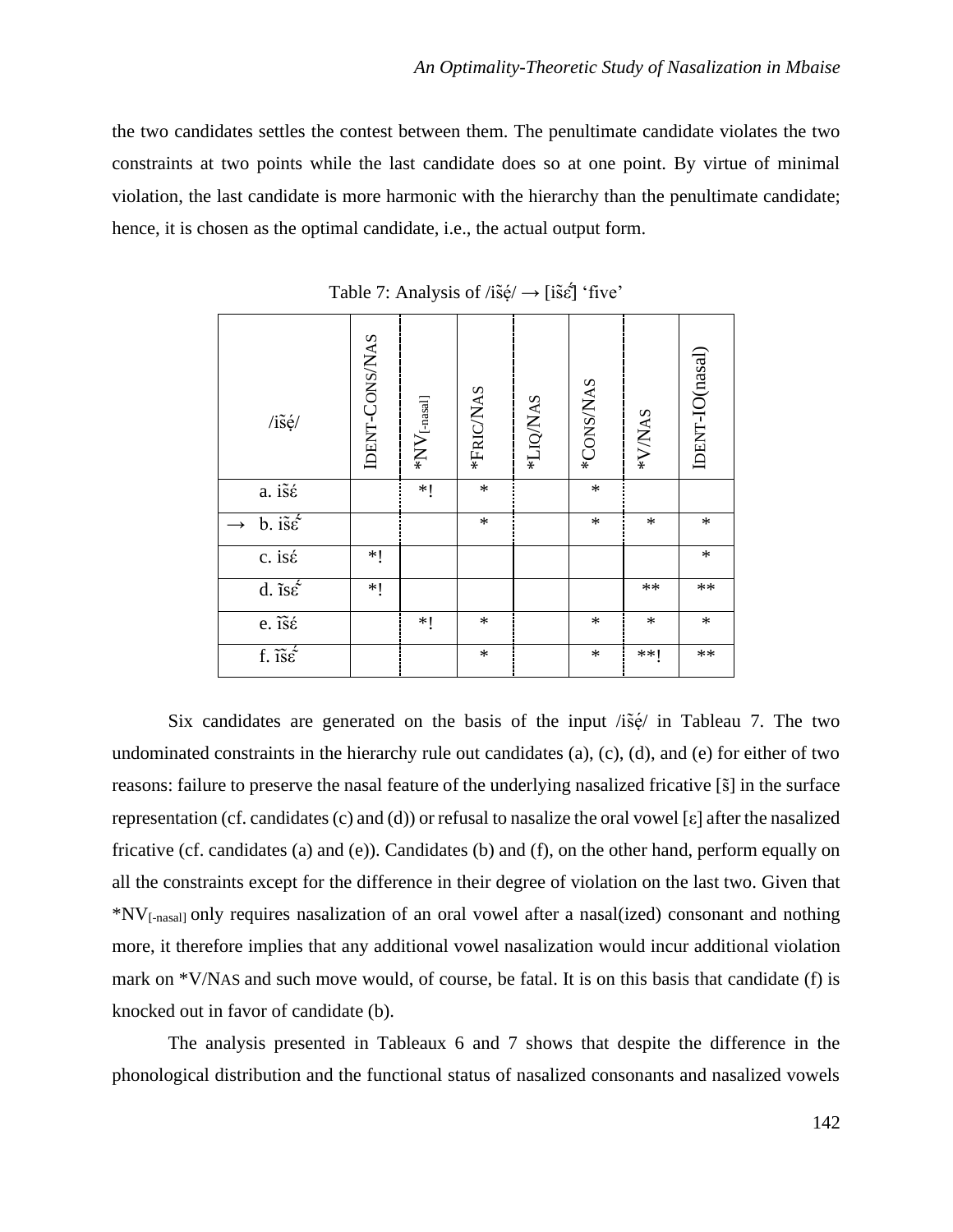in Mbaise, a single hierarchy of constraints can uniformly derive them. This is because both sets of segments have some structural relationship when they are contained in the same syllable.<sup>2</sup> The structural relationship is defined by the fact that the nasalized consonant usually transfers its nasality onto the adjacent succeeding vowel.

## **5. Results and Discussion**

The systematic analysis of the phonological distribution and functional status of nasalized consonants and nasalized vowels in the Mbaise dialect of Igbo done above is summarized by the constraint hierarchies presented in (18a) and (18b), respectively; and the interaction of both sets of segments is explained by the uniform hierarchy in (18c).

(18) (a) *Contrastive Nasality in Consonants*

Faithfulness  $\gg$  Context-Free Markedness (C-FM)

IDENT-CONS/NAS >> \*FRIC/NAS, \*LIQ/NAS >> \*CONS/NAS

(b) *Context-Induced Nasality in Vowels*

Context-Sensitive Markedness (C-SM) >> Context-Free Markedness >> Faithfulness

 $*NV_{[-nasall]} \rightarrow\qquad$   $*VNAS \rightarrow IDENT-IO(nasal)$  (c) *Interaction of Contrastive Nasality and Context-Induced Nasality* Faithfulness C-SM  $\gg$  C-FM  $\gg$  Faithfulness  $IDENT\text{-}Cons/NAS$  \* $NV_{\text{-}nasall} \gg$  \* $FRIC/NAS$  >> IDENT-IO(nasal) \*LIQ/NAS >> \*CONS/NAS \*V/NAS

The ranking in (18a) indicates that faithfulness to consonant nasalization in the input (IDENT-CONS/NAS)) takes priority over the anti-nasal forces of \*FRIC/NAS, \*LIQ/NAS, and \*CONS/NAS. Hence, nasality in consonants is contrastive. The ranking in (18b), however, reveals that wellformedness of the output with respect to the sequence of a nasal(ized) consonant and a nasalized vowel (\*NV<sub>[-nasal]</sub>) takes precedence over the anti-nasal force of \*V/NAS, as well as faithfulness of output to input with respect to nasality (IDENT-IO(nasal)). Thus, nasality in vowels is contextually

<sup>&</sup>lt;sup>2</sup> Of course, both sets of segments always coexist in the same syllable in Mbaise due to the fact that the predominant syllable structure in the dialect is CV.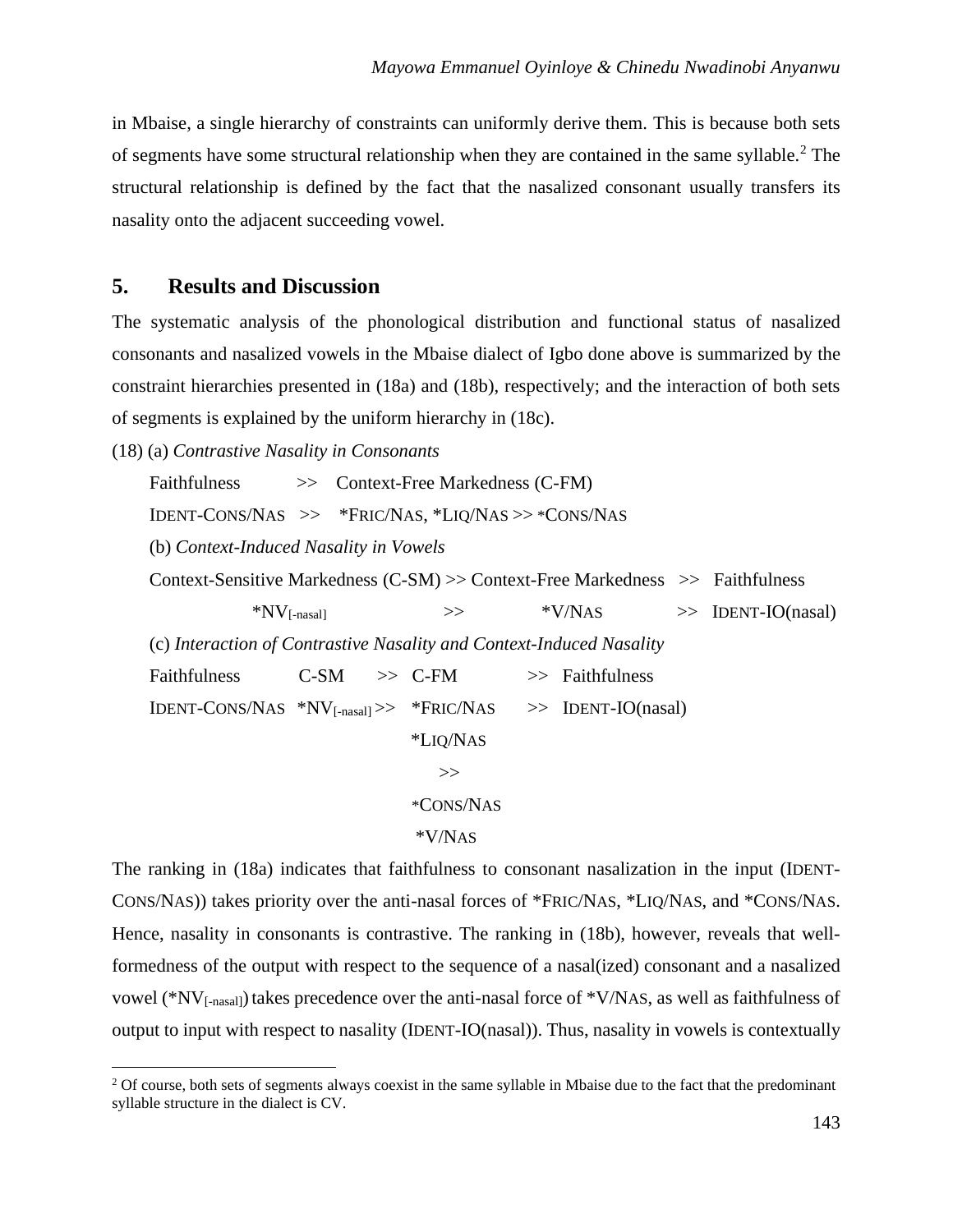derived. Finally, the ranking in (18c) shows that both faithfulness to consonant nasalization in the input (IDENT-CONS/NAS)) and nasalization of a vowel after a nasal(ized) consonant (\*NV $_{[-\text{nasall}]})$ are of utmost importance over any anti-nasal markedness constraint and a faithfulness constraint demanding nasal identity between corresponding input and output segments (vowels and consonants).

As demonstrated in Section 5, Mbaise operates two distinct systems of nasalization: a system of contrastive nasality affecting consonants and a system of context-induced nasality affecting vowels. In consonance with OT's instantiation of the construct 'Richness of the Base', the two systems are product of interactions of markedness and faithfulness constraints at the output level. In other words, they are realized strictly at the surface, contrary to the tradition in the derivational theory in which the notion of contrast is operational at the level of lexical (underlying) representation (Kager, 1999). Interestingly, McCarthy (2008) asserts that "in OT, contrast or lack of it is determined by the grammar, so contrast and distribution are facts about surface structure alone" (p. 92). This clearly entrenches the general axiom that OT is strictly an output-oriented theory in that well-formedness of forms or structures is determined solely at the surface. In light of the foregoing discussion, we hereby propose an optimality-theoretic model for the two systems of nasal specification in Mbaise. This proposed model is presented in Figure 1.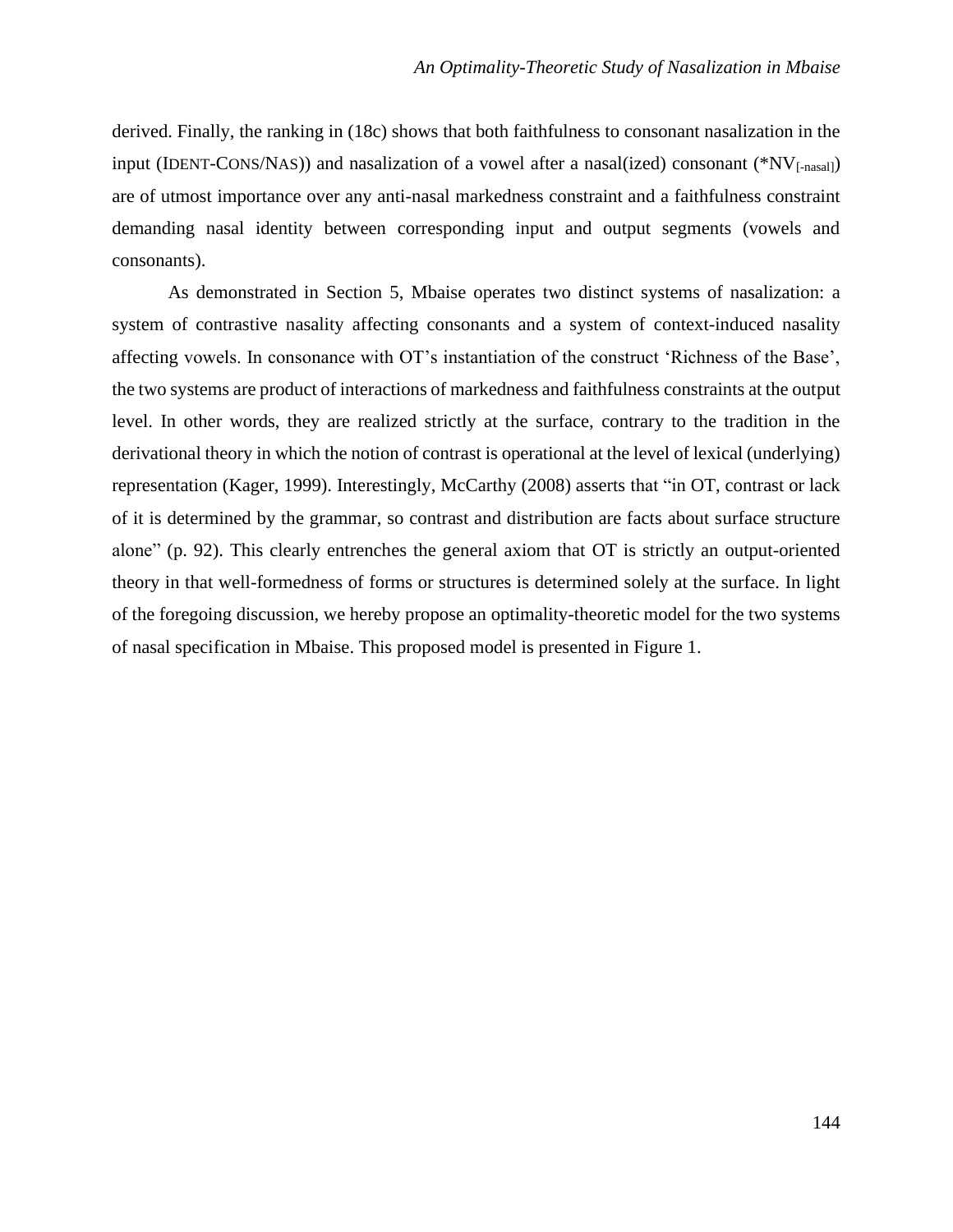

GRAMMAR (Lexicon = input, base)

Figure 1: An optimality-theoretic model of two systems of nasal specification in Mbaise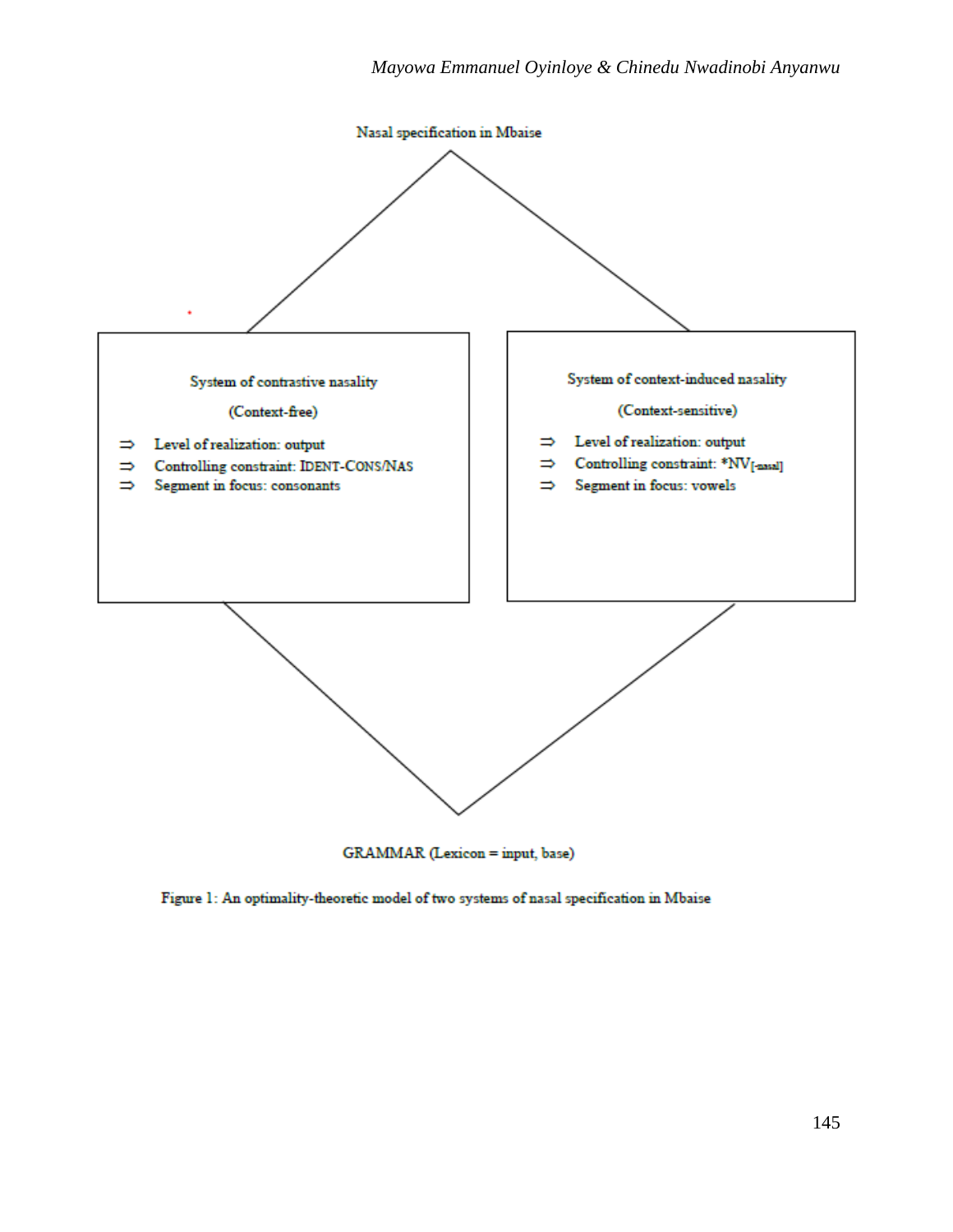## **6. Conclusion**

This paper has shown that Mbaise, a dialect of Igbo spoken in Imo state, Nigeria, operates two systems of nasalization: the contrastive type affecting consonants and the context-induced type affecting vowels. Though the phonological distribution of the nasalized consonants is restricted to inter-vocalic position, their phonetic form is not context-driven. On the other hand, the phonological distribution of the nasalized vowels is context-sensitive in that they are phonetically realized after nasal(ized) consonants. An opposition holds for their functional status in the dialect: nasalized consonants are phonemic while nasalized vowels are allophonic (they are variants of their oral counterparts). The paper has also argued that nasality is an inherent feature of the nasalized consonants; the feature is only acquired by a succeeding vowel via a process of nasalization. This argument is founded on the fact that Mbaise vowels, all of which are underlyingly oral, generally acquire nasality after either an unmarked nasal consonant or a marked nasalized consonant.

With respect to the surface realization of Mbaise nasalized consonants, this paper has established that the faithfulness constraint IDENT-CONS/NAS is ranked above the context-free markedness constraint \*CONS/NAS. With respect to the surface realization of Mbaise nasalized vowels, the context-sensitive markedness constraint \*NV[-nasal] outranks the context-free markedness constraint \*V/NAS as well as the faithfulness constraint IDENT-IO(nasal). Despite the difference in their phonological distribution and functional status, Mbaise nasalized consonants and nasalized vowels have a structural relationship within the syllable in which they occur, thereby leading to the proposal that a single constraint hierarchy can uniformly capture their wellformedness: IDENT-CONS/NAS, \*NV[-nasal] >> \*FRIC/NAS, \*LIQ/NAS >> \*CONS/NAS, \*V/NAS >> IDENT-IO(nasal).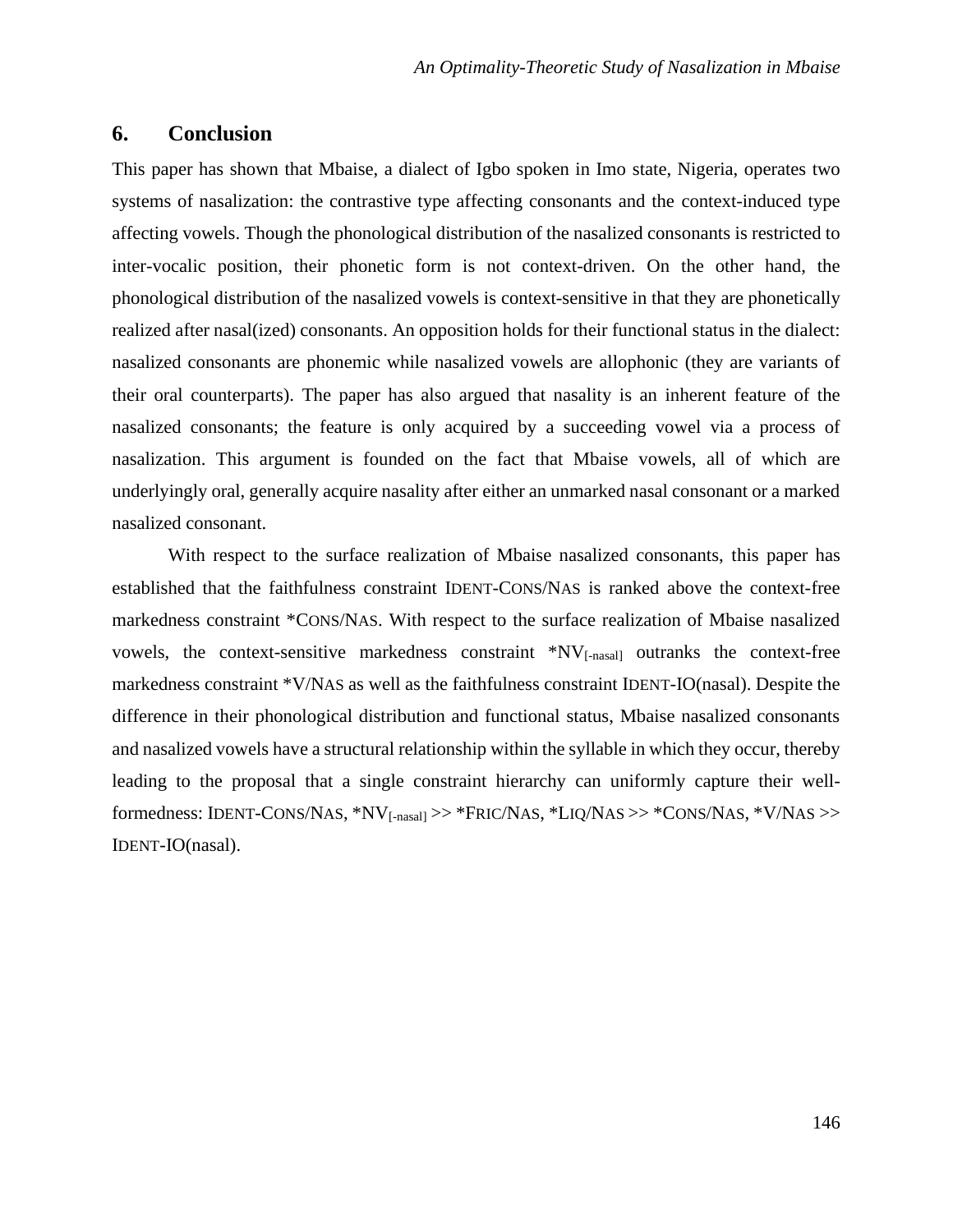## **References**

- Akinlabi, A. (2000). Sonorant nasalization in Yorùbá deverbal nouns. Ms., Rutgers University.
- Aziza, R. (2010). Urhobo phonology. In O. Yusuf (Ed.), *Basic linguistics for Nigerian languages*  (pp. 278-294). Shebiotimo Publications.

Chomsky, N., & Halle, M. (1968). *The sound pattern of English*. Harper & Row.

Clark, J., & Yallop, C. (2000). *An introduction to phonetics and phonology*. Blackwell Publishers.

- Crystal, D. (2008). *A dictionary of linguistics and phonetics*. (6<sup>th</sup> ed.). Blackwell Publishers.
- Czaykowska-Higgins, E., Dobrovolsky, M., & Katamba, F. (2011). Phonology: The function and patterning of sounds. In W. O'Grady, J. Archibald, & F. Katamba (Eds.), *Contemporary linguistics: An introduction.* (2<sup>nd</sup> edn.) (pp. 59-115). Pearson Education Limited.
- Emenanjo, E. N. (2015). *A grammar of contemporary Igbo*. Port Harcourt, Nigeria: University of Port Harcourt Press.
- Enwere, O. B. (2018). Head-complement relations in Igbo: The Mbaise example. A PhD dissertation, University of Port Harcourt.
- Goldsmith, J. (1976). *Autosegmental phonology*. Indiana University Linguistics Club.
- Kager, R. (1999). *Optimality theory*. Cambridge University Press.
- Maduagwu, G. O., & Dare, E. A. (2016). On phonological processes of dialect of Yorùbá: Spoken nasalization, vowel harmony and deletion in Ife in Bante region of Benin Republic. *Knowledge Review*, 34 (1), pp. 1-10.
- McCarthy, J. (2002). *A thematic guide to optimality theory*. Cambridge University Press.
- McCarthy, J. (2008). *Doing optimality theory: Applying theory to data*. Blackwell Publishers.
- Oyebade, F. (2008). *A course in phonology*. (2<sup>nd</sup> edn.) Ijebu-Ode. Shebiotimo Publications.
- Oyinloye, M. E. (2015). A constraint-based analysis of English loanwords in Yorùbá. M.A. dissertation, University of Ilorin.
- Oyinloye, M. E. (2019). Nasal harmony in Yorùbá: A constraint-based analysis. 2nd PhD seminar paper, University of Ilorin.
- Prince, A., & Smolensky, P. (1993). Optimality theory: Constraint interaction in generative grammar. Ms., Rutgers University.